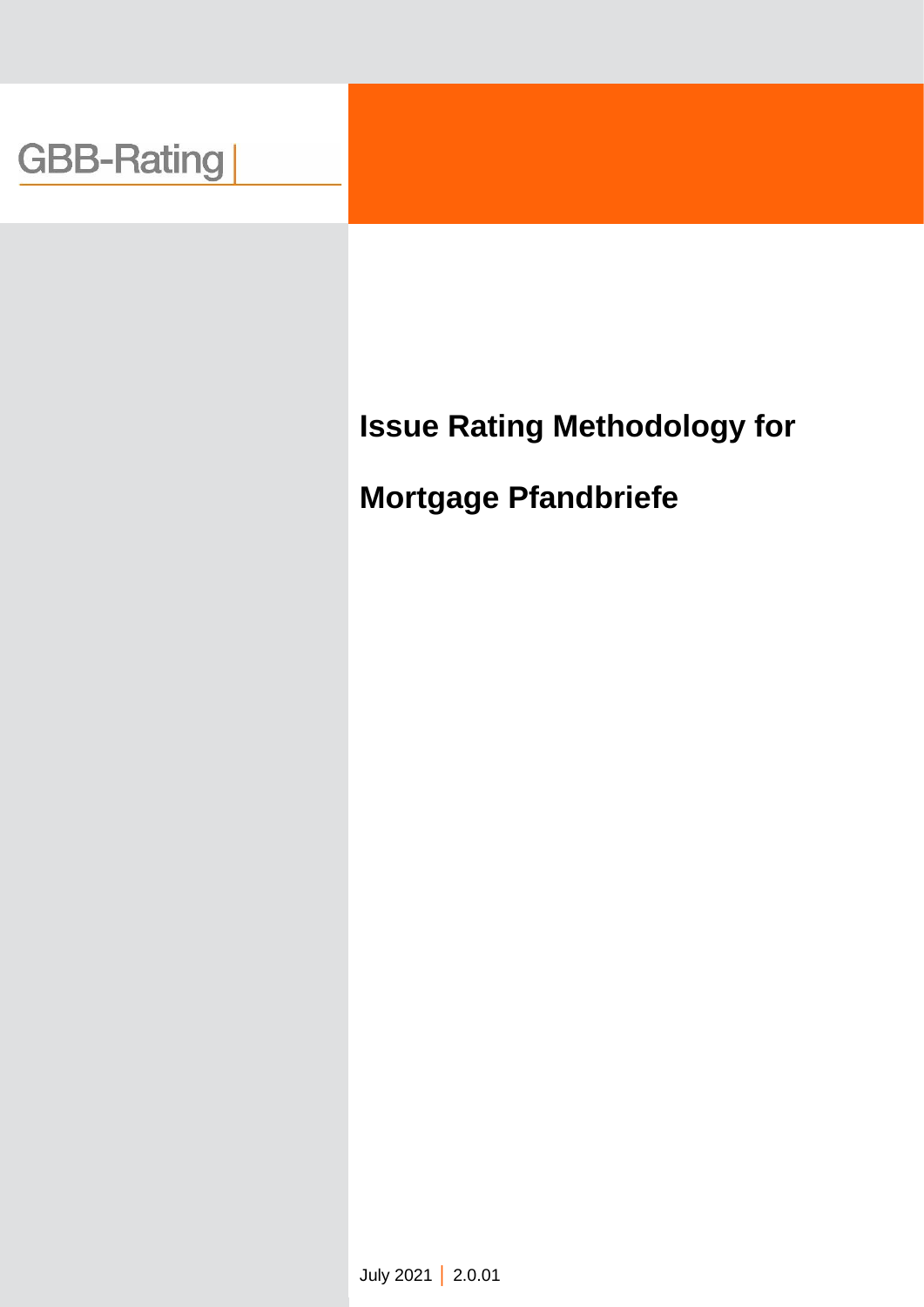### <span id="page-1-0"></span>**Contents**

| 1              |                |                                                          |  |
|----------------|----------------|----------------------------------------------------------|--|
| $\overline{2}$ |                |                                                          |  |
|                | 2.1            |                                                          |  |
|                | 2.2            |                                                          |  |
|                | 2.3            |                                                          |  |
|                | 2.4            |                                                          |  |
|                | 2.5            |                                                          |  |
| 3              |                | DEVELOPMENT, APPROVAL AND REVIEW OF RATING METHODOLOGY 7 |  |
| 4              |                |                                                          |  |
|                | 4.1            |                                                          |  |
|                | 4.2            |                                                          |  |
|                | 4.3            |                                                          |  |
|                | 4.4            |                                                          |  |
|                | 4.4.1          |                                                          |  |
|                | 4.4.2<br>4.4.3 |                                                          |  |
|                | 4.4.4          |                                                          |  |
|                | 4.4.5          |                                                          |  |
|                | 4.4.6          |                                                          |  |
|                | 4.5            |                                                          |  |
| 5              |                |                                                          |  |
|                | 5.1            |                                                          |  |
|                | 5.2            |                                                          |  |
|                | 5.3            |                                                          |  |
|                | 5.4            |                                                          |  |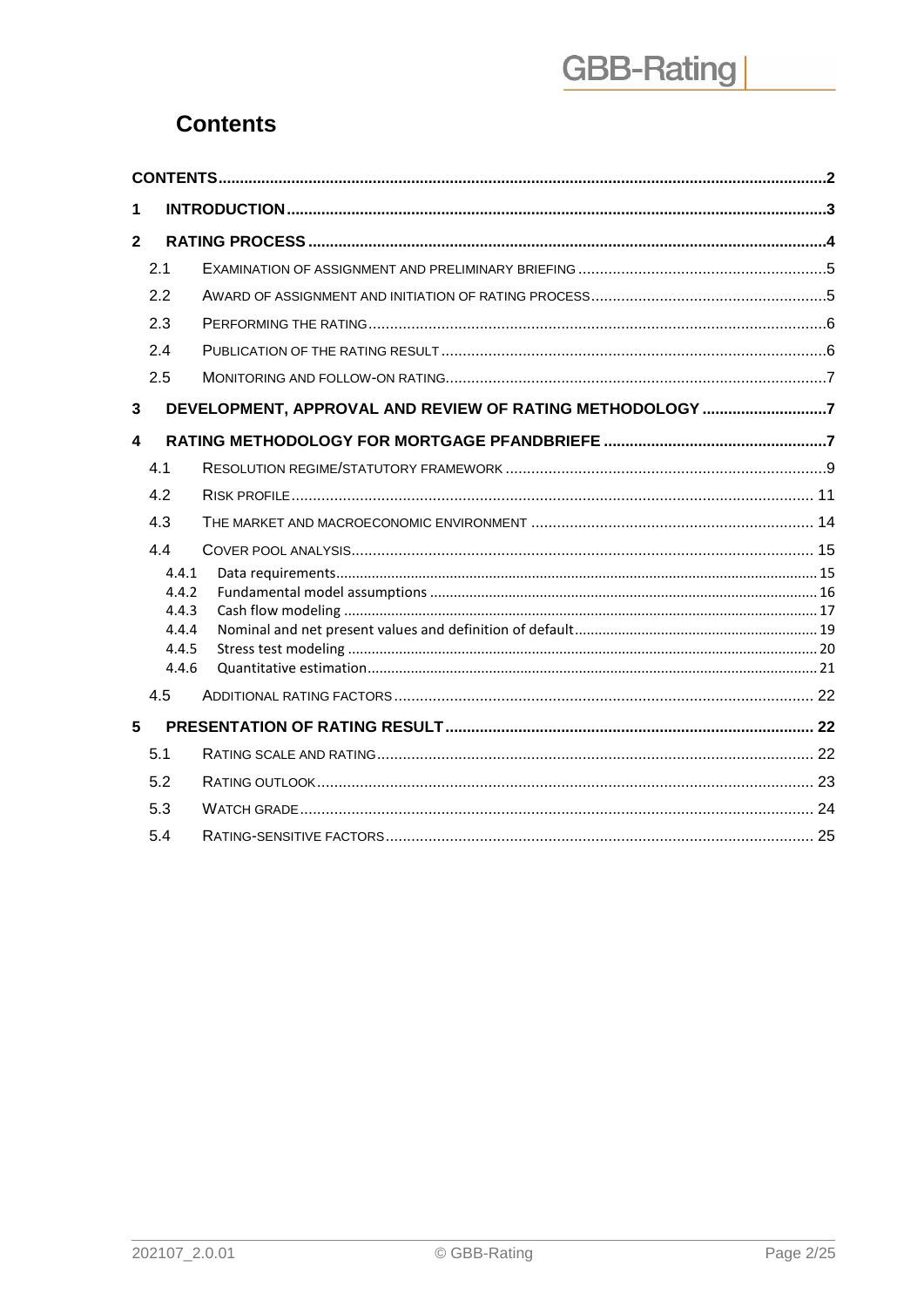### <span id="page-2-0"></span>**1 Introduction**

**GBB-Rating Gesellschaft für Bonitätsbeurteilung mbH** (hereinafter GBB-Rating) forms its opinion on the probability of default of the issue it is assessing systematically and with due professional care.

An issue rating grades an issue according to certain criteria. To some extent a rating is based on uncertain future events and forecasts, and therefore inevitably relies on estimates. It does not establish facts or constitute a recommendation, but expresses an opinion. In particular, ratings produced by GBB-Rating are not recommendations to purchase, sell or hold on to financial instruments.

The rating methodology applied by GBB-Rating for Mortgage Pfandbriefe (singular: Pfandbrief), which are mortgage or covered bonds governed by the German Pfandbrief Act, essentially seeks to assess an issuer's future ability to meet its financial obligations arising from the Mortgage Pfandbrief fully and timely. In particular, an analysis is performed to establish the extent to which the cash flows from the assets in the cover pool are sufficient to service the financial obligations in case of an insolvency of the issuer. It adopts a holistic approach giving consideration to all available information that is deemed relevant. GBB-Rating arrives at its conclusions on the basis of this rating methodology, which brings together quantitative and qualitative criteria.

GBB-Rating is a rating agency with special expertise in the financial services sector. It was founded in Cologne in 1996 for its present purpose, namely to assess the credit rating of undertakings – primarily those that engage in the financial services segment. Apart from rating financial institutions, building societies and leasing companies, GBB-Rating also undertakes ratings for small and medium-sized enterprises (SMEs) in other sectors.

When applying its rating methodology and conducting the rating process to produce solicited and unsolicited credit ratings, GBB-Rating pays due regard to the Code of Conduct Fundamentals for Credit Rating Agencies of the International Organization of Securities Commissions (IOSCO).

GBB-Rating was registered with the European Securities and Markets Authority (ESMA) in Paris on July 28, 2011, and since then has been subject to the European supervisory regime for rating agencies and the provisions of Regulation (EC) No. 1060/2009 of the European Parliament and of the Council (EU Regulation on Credit Rating Agencies, or CRA Regulation).

The rating methodology, code of conduct, and policy on performing and producing issue ratings are freely accessible on the website of GBB-Rating (www.GBB-Rating.eu).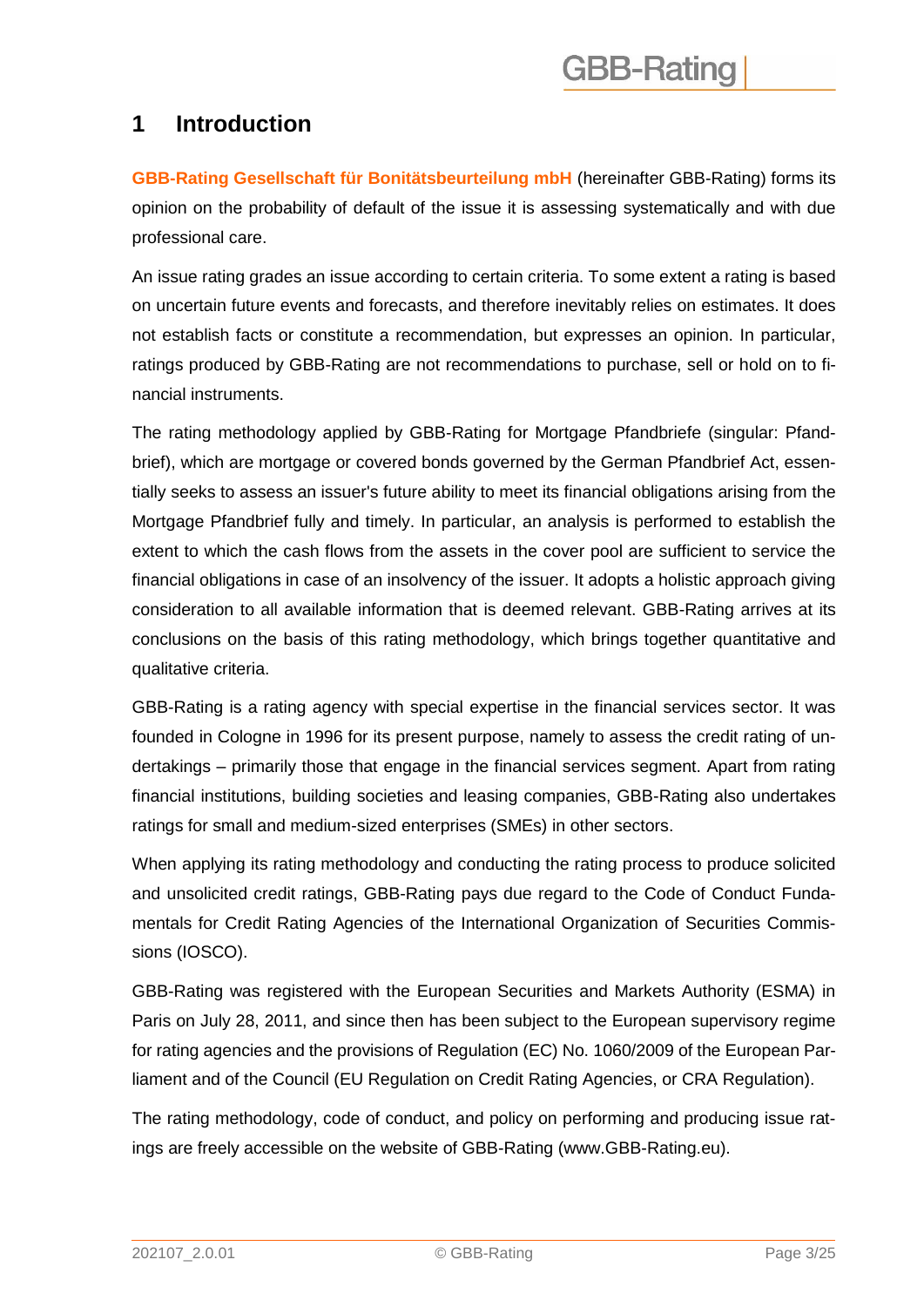### <span id="page-3-0"></span>**2 Rating process**

The purpose of the rating process is to produce an appropriate and reliable assessment of the probability of default, and of the amount of the potential default, of a Mortgage Pfandbrief, by applying consistent methodology. This entails an approach that seeks to ensure objectivity, quality, impartiality, independence and confidentiality.

This rating methodology is based on the analysis of Mortgage Pfandbriefe pursuant to Art. 1 (1) Sentence 2 No. 1 PfandBG (Pfandbrief Act). Analyzing the credit quality of a Mortgage Pfandbrief entails, among other things, an assessment of the resolution regime, legal framework, risk profile, and markets and macroeconomic environment relevant to the Pfandbrief in question. An analysis is also performed to establish whether, and on what conditions, the expected cash flows are sufficient to meet the maturing payment obligations arising from the issue of a Mortgage Pfandbrief (cover pool analysis).

The starting point for a Mortgage Pfandbrief rating is always the issuer rating, which is referred to as the anchor rating.

The documents required when undertaking a rating predominantly consist of records containing information about the structure of the Pfandbrief and the cover pool and other specific information. Key sources of information include the issue prospectus, the final bond features and a detailed extraction of the cover pool. All the available documents and information that are relevant for rating purposes are examined during the rating procedure for currency, completeness and plausibility.

Ratings are continuously monitored by the lead analyst and a second analyst, and updated at least annually. The lead analyst presents the rating result, including all analyses and evaluations, to an independent rating committee, which adopts final decisions on the following matters:

- determination of the rating
- suspension of a rating
- withdrawal of a rating

In compliance with the regulatory requirements concerning disclosure, ratings are published on the website of GBB-Rating.

Ratings are the result of a process consisting of the stages described hereinafter.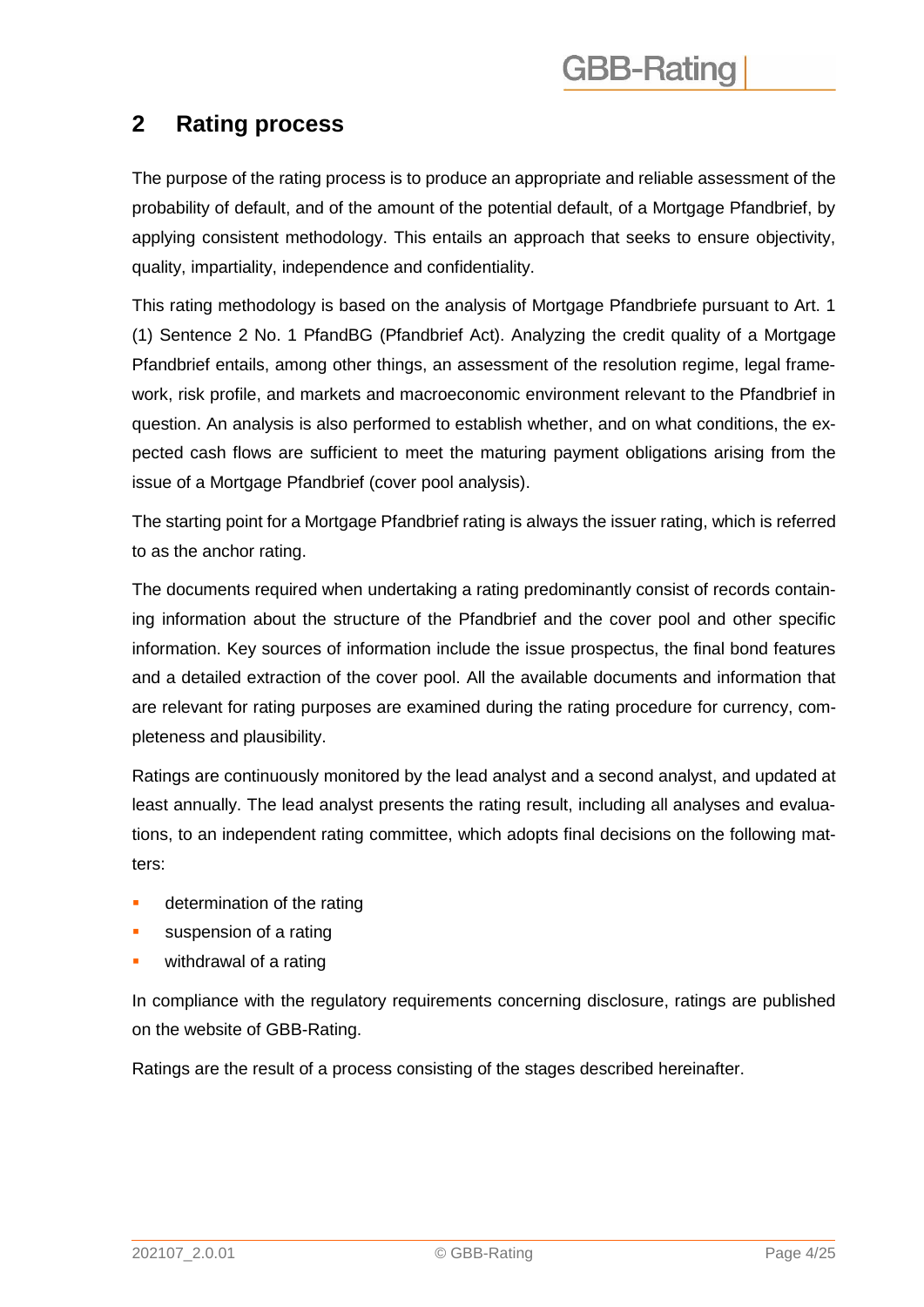#### <span id="page-4-0"></span>**2.1 Examination of assignment and preliminary briefing**

Before accepting or resuming each assignment, GBB-Rating examines compliance with its rules governing independence, the existence of any potential conflicts of interest or other assignment-related risks, and the availability of sufficient resources to satisfy the particular requirements of the assignment appropriately. In case of doubt, the assignment is rejected or discontinued. Prior information required to assess the complexity of the transactions are collected, for example, in an initial internal pre-analysis.

Provided that this initial pre-analysis does not give any grounds for rejecting the assignment, the rating process, methodology and conditions are explained to the prospective subject. A further examination is then performed.

GBB-Rating does not produce or give any indication of a rating result or produce a provisional rating result.

#### <span id="page-4-1"></span>**2.2 Award of assignment and initiation of rating process**

After awarding an assignment in writing, the client is presented with a questionnaire and a list indicating the information and documents required for the rating process. In the course of the rating process, additional information and documents can be requested.

All data and evaluations received by GBB-Rating are treated in confidence. In order to ensure compliance with the rigorous confidentiality requirements, GBB-Rating has installed additional organizational safeguards (e.g. access restrictions, Chinese walls) and adopted appropriate regulations.

The rating is performed by the lead analyst, who also serves as the client's primary point of contact. The work undertaken during the rating process is overseen by an independent second analyst.

Potential conflicts of interest are avoided by rotation alongside other measures. The lead analyst and second analyst are assigned to a different client after no more than four and five years respectively. After managing a client's account for a full term, an analyst cannot resume working for the same client until at least two years have elapsed. In order to ensure consistent assessment practice, the lead and second analysts are generally not rotated at the same time.

It is further ensured that neither the lead analyst nor the second analyst was involved in the original issuer or anchor rating process.

Technical suitability, availability and impartiality are the governing factors when rating assignments are being scheduled and allocated.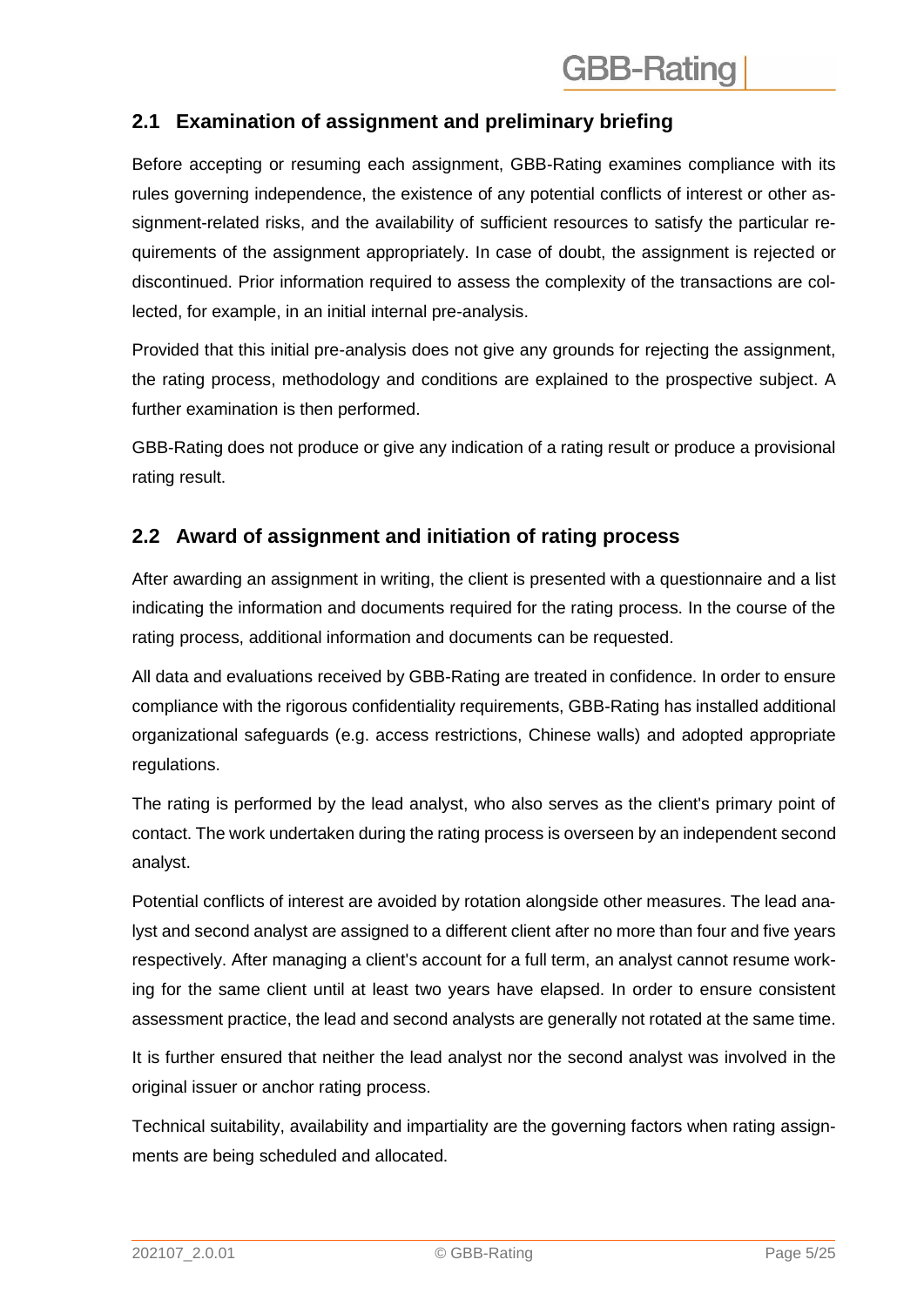### <span id="page-5-0"></span>**2.3 Performing the rating**

The analysis is performed with the support of IT-based rating models on the basis of a comprehensive set of criteria. Extensive and detailed internal directives, stipulations and policies are observed when analyzing and evaluating the qualitative and quantitative criteria.

The lead analyst analyzes, assesses and evaluates the relevant factors of the Mortgage Pfandbrief on the basis of qualitative and quantitative evaluation criteria and giving consideration to established internal rules and procedures.

The second rating analyst reviews, checks and verifies the lead rating analyst's credit quality assessment on the basis of internal stipulations and procedures of GBB-Rating.

The lead analyst presents the rating result, including all analyses and evaluations, to an independent rating committee, which adopts the final rating decision.

#### <span id="page-5-1"></span>**2.4 Publication of the rating result**

As a general rule the rating result consists of a rating grade (AAA through D) and a rating outlook (Characteristics: stable, positive, negative, indeterminate). The rating result is also awarded a watch grade. It is reported to the client in writing promptly once finally confirmed by the rating committee ("disclosure").

A reasonable delay is to be observed between informing the client and a possible publication and/or announcement of the rating (hereinafter "publication") to subscribers. The client is to be notified of the rating result at least one full working day (within business hours) before publication, so that an opportunity exists for attention to be drawn to factual errors or ambiguities.

In case of a Mortgage Pfandbrief rating, the client determines whether a rating result is to be published. The publication of rating results by the institution (e.g. in press releases) is to be coordinated with GBB-Rating.

If, in the case of a follow-on rating that has already been published on the website of GBB-Rating, consent to publication has neither been granted unequivocally nor revoked, after a reasonable period the updated rating result is additionally labeled "pending communication" in order to indicate that a current rating campaign remains the subject of conferral with the client. Not later than a further ten working days thereafter, a final decision must be made either to publish or to remove the rating on or from the website. The list of ratings is updated accordingly. A rating that is only withdrawn from publication remains valid in relation to the fee-paying client.

In addition, as a European credit rating agency pursuant to the CRA Regulation, GBB-Rating is obliged to report existing ratings to the supervisory authority ESMA. ESMA places the rating information on the European Rating Platform (ERP).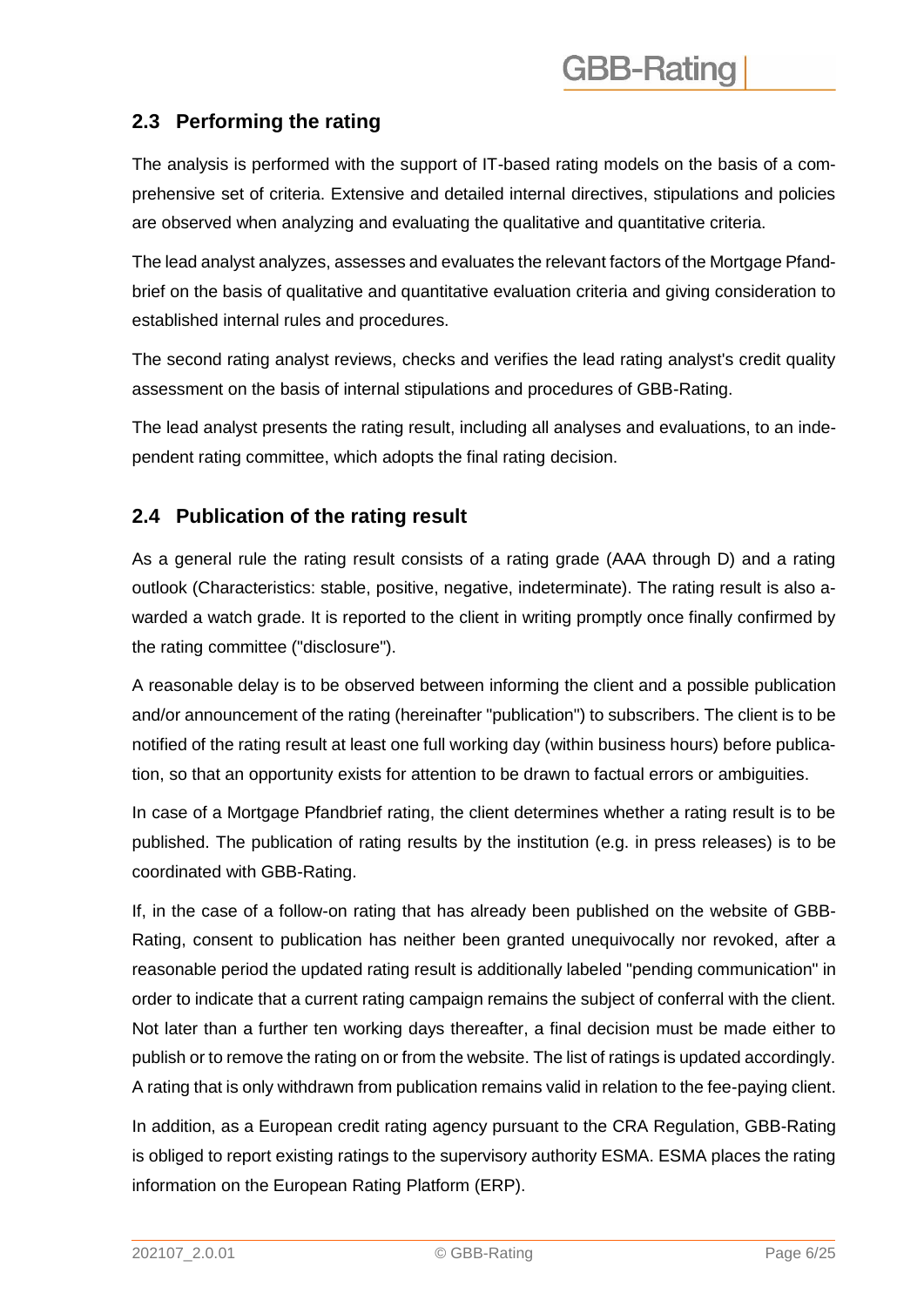Technical access restrictions are not imposed in connection with publication. Neither the client nor interested third parties are charged in connection with publication (no fee, publication or access charge or similar).

#### <span id="page-6-0"></span>**2.5 Monitoring and follow-on rating**

Once announced, a rating remains valid for twelve months as a general rule. During this period the economic performance of the issuer, its ability to meet its financial obligations, the development of the industry in which it operates, and the performance of the Mortgage Pfandbrief, including provided collateral, in particular are continuously monitored by the analysts. The aim is to ensure that the opinion expressed by the rating remains current. For this purpose the lead analyst maintains contact with the parties involved in the transaction and evaluates, among other things, information and publications that become available during the year. If events or developments take place in this observation period that could have a material impact on the rating assessment of the Mortgage Pfandbrief, the rating is reviewed and, if necessary, revised.

### <span id="page-6-1"></span>**3 Development, approval and review of rating methodology**

The internal verification section of GBB-Rating, which is independent of the rating section, is responsible for developing and reviewing the rating methods and thus plays a supervisory role. The methods committee is the approval and final decision-making body as regards the implementation and introduction of adjustments and changes to existing methods. The methods committee is a panel of the supervisory body of GBB-Rating and consists of the independent non-executive directors (INEDs) occupying the supervisory positions.

As necessary, but at least once a year, the rating methodologies are subject to a backtesting/validation procedure.

In case of changes to the rating methodology, the affected clients are notified of the proposed changes and their possible effects during a four-week consultation period. The affected ratings are reviewed within six months.

### <span id="page-6-2"></span>**4 Rating methodology for Mortgage Pfandbriefe**

The rating is based on an analysis and evaluation of material quantitative and qualitative aspects of the Mortgage Pfandbrief.

The Mortgage Pfandbrief rating issued by GBB-Rating reflects the probability of a default of the bond in question and, following such a hypothetical default, the expected cash flows to the creditors.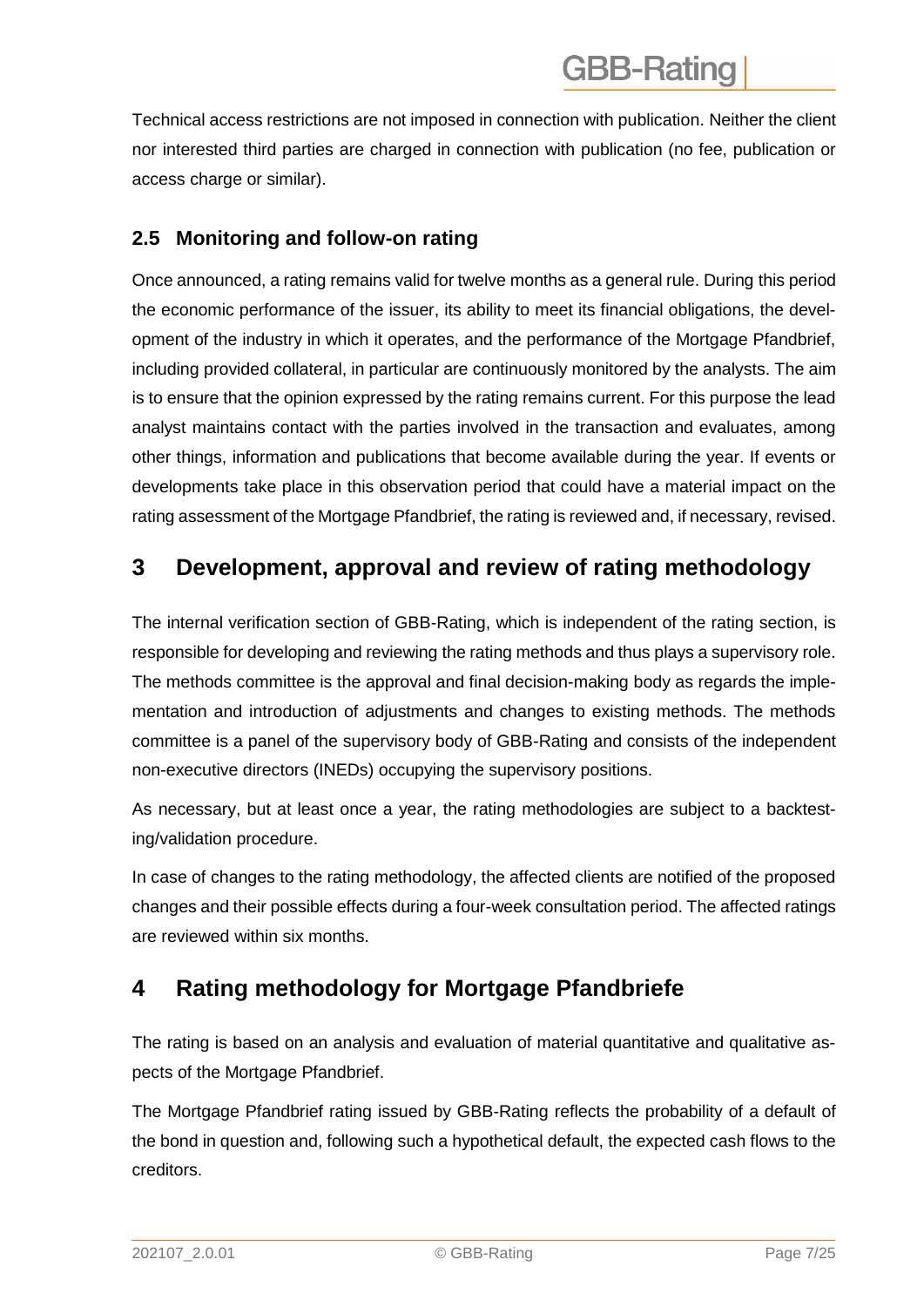The starting point for a Mortgage Pfandbrief rating is always the issuer rating, which is referred to as the anchor rating. This rating is determined on the basis of our currently applicable rating methodology for banks and building societies.

If no GBB issuer rating exists, an issuer rating issued by another rating agency supervised by ESMA or registered with ESMA may be used as anchor rating with reference to Art. 8 (4) of Regulation (EC) No. 1060/2009 of the European Parliament and of the Council. In addition, the other agency must have proven expertise in the financial services sector. The transfer of issuer ratings of other agencies is based on a mapping procedure.

Mortgage Pfandbriefe are characterized by the dual protection against default they offer to investors. On the one hand, the issuing financial institution is liable for the Mortgage Pfandbrief, and, on the other hand, the creditors are protected against losses in case of the issuer's insolvency by a portfolio of collateral ("double recourse"). In the case of Mortgage Pfandbriefe this collateral or cover pool predominantly consists of mortgages or similar claims secured by a charge on property. From the perspective of GBB-Rating, therefore, a Mortgage Pfandbrief cannot be rated lower than the issuer. Within the rating methodology for Mortgage Pfandbriefe, the anchor rating accordingly represents a rating floor.

In view of the double recourse, the default risk of a Mortgage Pfandbrief is, as a general rule, substantially lower than the risk of an issuer default. For this reason, the rating result determined for a Mortgage Pfandbrief can be significantly higher than the anchor or issuer rating.

From the starting point of the anchor rating, the resolution regime in Germany, the specific legal framework governing the bond, the risk profile, and the markets and macroeconomic environment relevant to the Pfandbrief in question are analyzed. The results of this primarily qualitative analysis are applied to the issuer rating with graduated uplifts; the maximum uplift of the issuer rating is nine notches.

Alongside the qualitative analysis, a quantitative analysis of the cover pool is performed, largely on the basis of a (stressed) cash flow model. This analysis can likewise increment the score represented by the issuer rating by up to nine notches.

The Mortgage Pfandbrief rating is determined upon completion of the full analysis by applying the lower of the qualitative and quantitative uplifts to the anchor rating. In consequence, therefore, the Mortgage Pfandbrief rating can be up to nine notches higher than the issuer rating. In exceptional cases, however, this policy can be disapplied (see 4.5 Additional rating factors).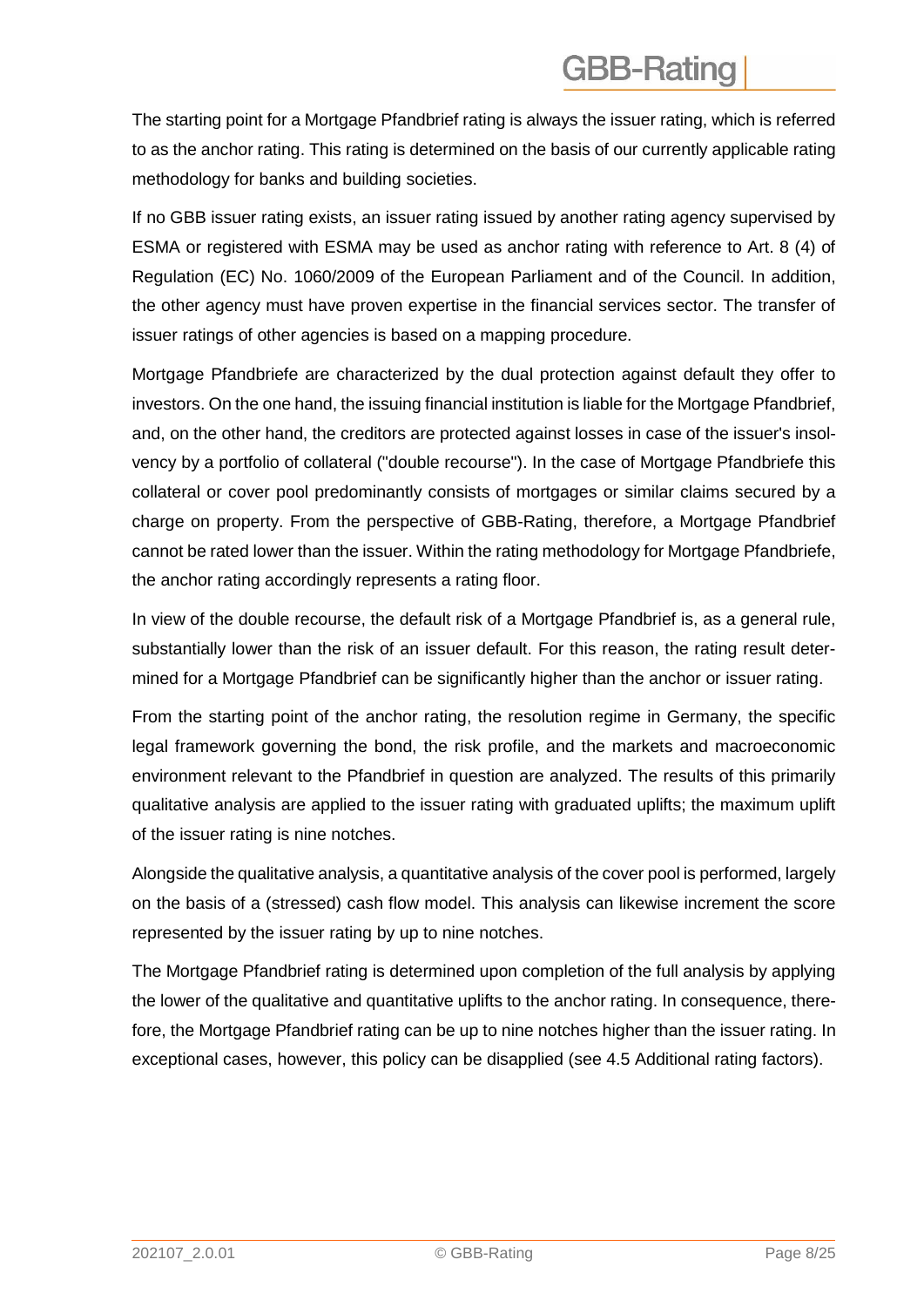

#### <span id="page-8-0"></span>**4.1 Resolution regime/statutory framework**

In the European Union the Bank Recovery and Resolution Directive (BRRD) establishes a harmonized framework for the recovery and resolution of credit institutions. The BRRD applies a preferential ranking to liabilities, but variances can be provided in the relevant national legislation adopted within the EU. In Germany the BRRD is implemented by the Act on the Recovery and Resolution of Institutions and Financial Groups (SAG). According to BRRD and SAG, German Mortgage Pfandbriefe are excluded from a bail-in as a matter of principle.

From the perspective of GBB-Rating, the BRRD and SAG constitute an unequivocal, transparent and predictable legal framework, so that a progressive **resolution regime** applies in Germany. This evaluation exerts a favorable influence on the assessment of a Mortgage Pfandbrief.

(Mortgage) Pfandbriefe are also subject to the **specific statutory requirements** of the Pfandbrief Act (PfandBG). Given the multiplicity of its statutorily defined minimum standards, we regard PfandBG, from the viewpoint of creditor protection, as a key quality attribute of Mortgage Pfandbriefe. Mortgage Pfandbriefe are, for example, overseen by the Federal Financial Supervisory Authority (BaFin), and a credit institution has to satisfy certain minimum requirements (including as regards both maintaining a minimum capital base and risk management) in order to obtain a license to conduct Pfandbrief business. Another positive factor is the con-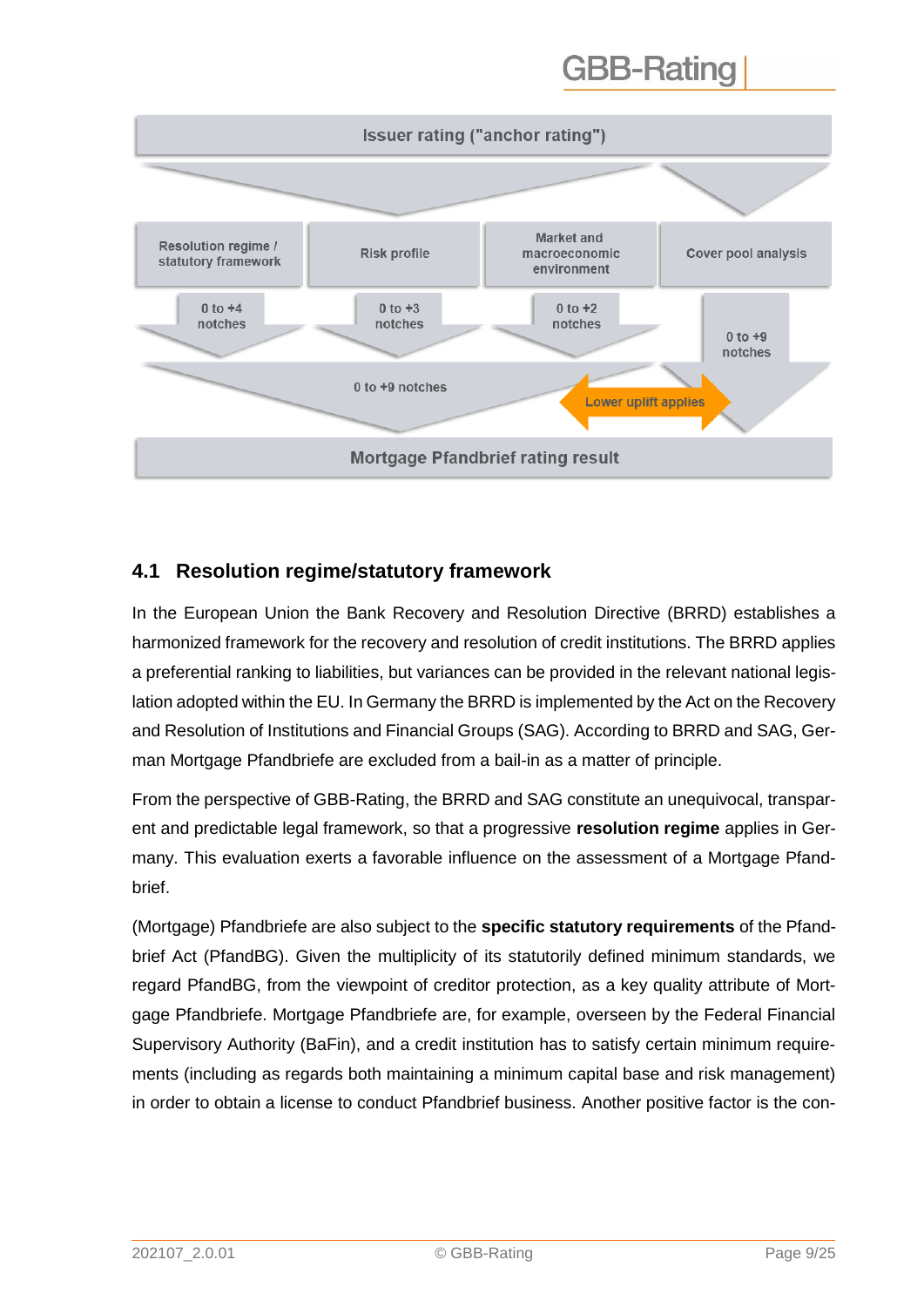sistency of PfandBG with general insolvency and consumer protection law, and with supervisory regulations such as the Capital Requirements Regulation (CRR). Like the BRRD and SAG, PfandBG is regarded by GBB-Rating as unequivocal, transparent and predictable.

In the case of Mortgage Pfandbriefe, according to PfandBG the cover pool predominantly consists of mortgages or similar claims secured by a charge on property, in respect of which certain geographical restrictions apply. The stipulation of Art. 14 PfandBG, which rules that these loans can be used as cover for only up to 60% of the mortgage lending value, represents a conservative valuation provision and is to be seen in a positive light from the perspective of creditor protection. The principle of prudent valuation is likewise reflected in the provisions of PfandBG governing the assessment of the mortgage lending value (Art. 16), which rule that it must be determined by way of a prudent assessment and cannot exceed the market value. Other assets can be used as cover as well (claims against suitable credit institutions, up to 10%; claims under derivative transactions, up to 12%; public cover assets), whereas the original mortgage cover assets must represent at least 80% of the cover pool.

According to the Pfandbrief Net Present Value Regulation, in order to maintain matching cover the issuer must ensure that the net present value of the Pfandbrief cover assets exceeds the net present value of the liabilities by at least 2%, including in case of a stress scenario. PfandBG further requires that liquidity for the next 180 days is safeguarded at all times.

In the context of this criterion, further analysis is necessary to determine the extent to which the legal principles are capable of averting the default of a Mortgage Pfandbrief in case of the issuer's default, and whether adequate protection is provided for the uninterrupted service of payments due and payable on the issue. GBB-Rating must therefore be satisfied that the cover pool is efficiently managed so as to protect creditors both before, and in particular after, a possible insolvency of the issuer.

PfandBG requires that each issuer appoint a cover pool monitor, who shall ensure that proper cover, as per the regulations, exists for the Mortgage Pfandbriefe, and that the cover assets are recorded in the relevant cover register. This cover pool monitor can be regarded as an independent supervisor because he is not bound to follow any instructions issued by the bank, the national supervisory authority, or the Mortgage Pfandbrief creditors.

The cover pool of a Mortgage Pfandbrief, including the statutory over-collateralization, provides resistance against insolvency; in other words, if the issuer becomes insolvent, the cover assets are excluded from the insolvency proceedings and remain available for satisfying the Pfandbrief creditors' claims. In case of the issuer's insolvency, a cover pool administrator represents the creditors' interests and is responsible for managing the cover pool and servicing the outstanding liabilities.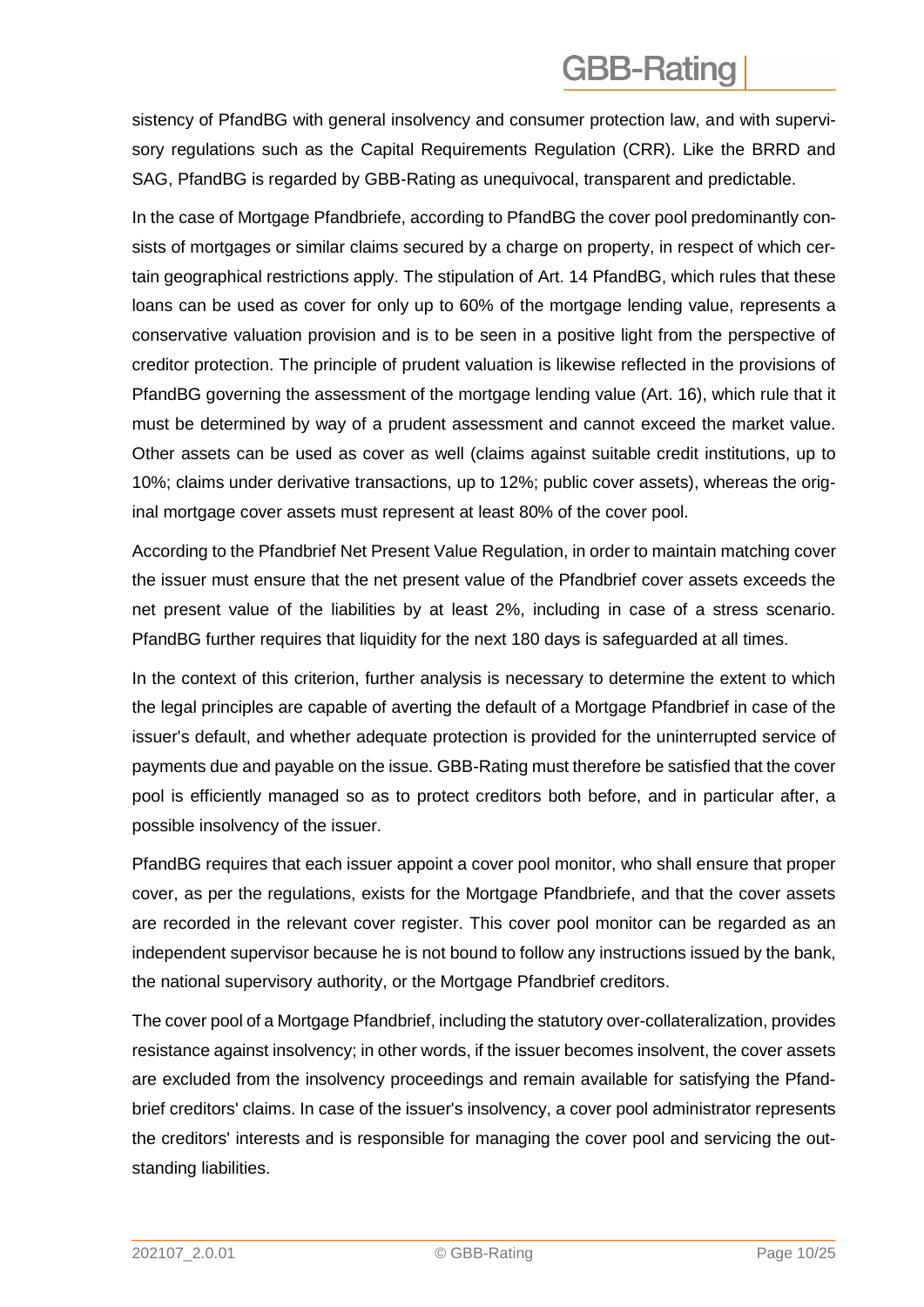A maximum possible uplift of the anchor rating by four notches is applied if two conditions are met. First, the bond must be excluded from a bail-in on the basis of an unambiguously and transparently formulated resolution regime. Second, the relevant clearly and unambiguously formulated, specific statutory provisions must satisfy the characteristics expected by GBB-Rating and be capable of averting the default of a Mortgage Pfandbrief in case of the issuer's default, and provide adequate protection for the uninterrupted service of payments due and payable on the issue.

In our view, the rules and laws currently applicable to Mortgage Pfandbriefe in Germany satisfy the forenamed requirements. GBB-Rating is satisfied that the cover pool is efficiently managed so as to protect creditors both before, and in particular after, an insolvency of the issuer. In case of material changes to the underlying resolution regime or specific statutory framework, GBB-Rating promptly monitors the situation and reviews the extent of the uplift applied to the anchor rating.

#### <span id="page-10-0"></span>**4.2 Risk profile**

PfandBG applies strict outline conditions concerning the structure of the risk management systems adopted by Pfandbrief banks. Regulations governing refinancing and liquidity management, and the structure of the cover pool, apply as well. Evaluating the risk profile entails an assessment of the actual structure, quality and effectiveness of the three forenamed aspects. PfandBG serves as the evaluation benchmark. Key sources of information for evaluating the risk profile include the report on the most recent audit of cover assets and the transparency reports pursuant to Arts. 27 and 28 PfandBG.

The uplift applied to the original issuer rating within the framework of this evaluation criterion depends on the amount of risk associated with the Pfandbrief issue and the extent to which the specific contractual structure and the implemented risk management measures adequately mitigate the risks from the creditors' perspective. If the identified risks are negligible, or the extent of over-collateralization is so great that a liquidity gap can be ruled out and/or risks arising from identified quality defects in the cover pool are minimized, the maximum possible uplift of three notches can be applied.

#### *Risk management*

Risk management pertaining to the issuer, and in particular to the cover pool, is a crucial factor from the perspective of creditor protection. Given that risks associated with the Mortgage Pfandbrief business can differ from those associated with the general banking business, PfandBG imposes specific requirements on the management of risk by a Pfandbrief bank. The extensive stipulations of PfandBG concerning (Mortgage) Pfandbriefe are examined above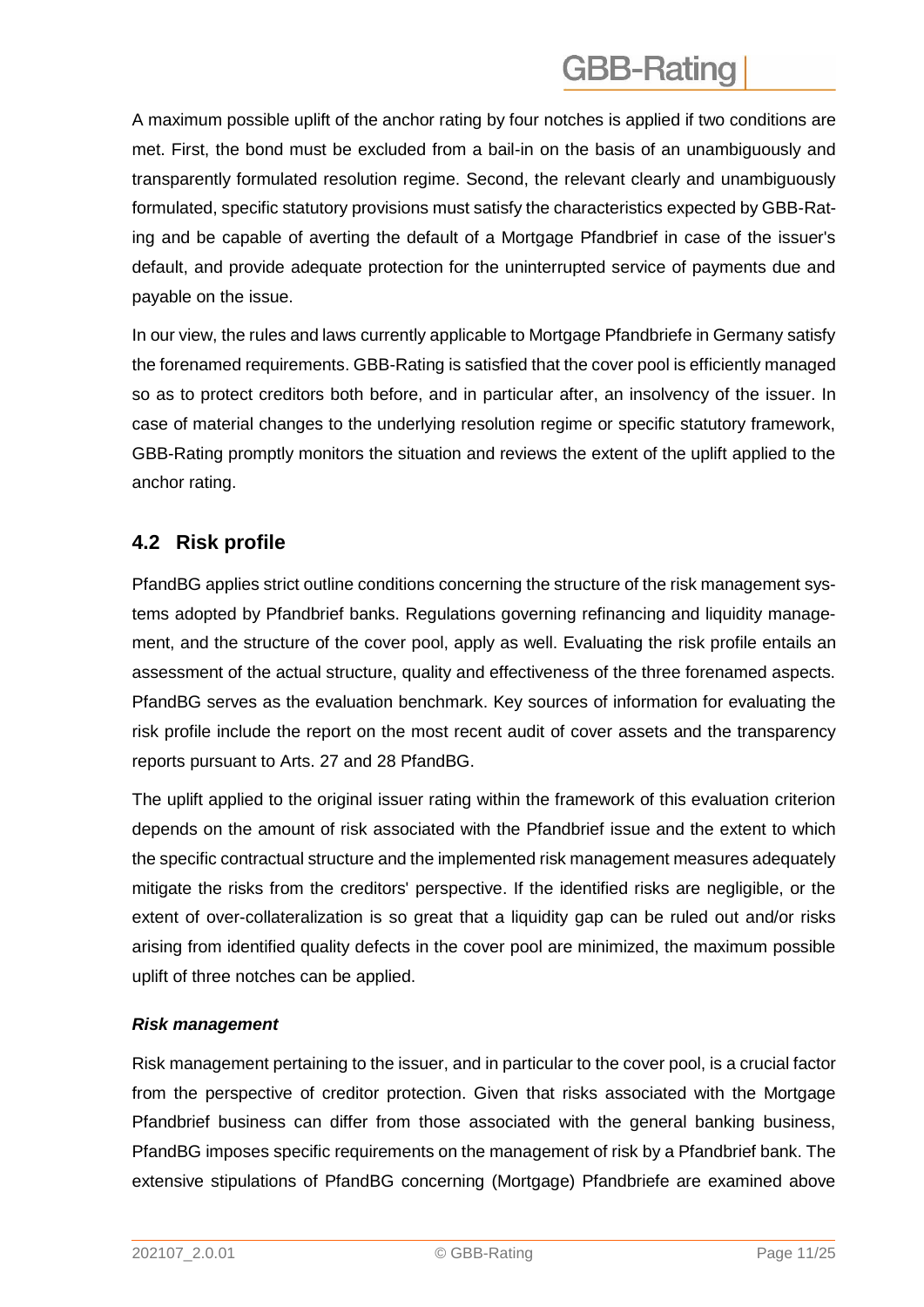under "Resolution regime/statutory framework". In the context of this sub-criterion of risk management, the subject of examination is the extent to which the issuer is complying with the stipulations.

The risk management system must ensure that all risks associated with the Pfandbrief business, such as default, interest rate and currency risks, as well as operational and liquidity risks, are appropriately identified, evaluated, managed and monitored. PfandBG requires that any concentration of risk is confined by way of a limit system, and that a suitable effective procedure is adopted for reducing the risk and alerting the relevant decision-makers early in case of elevated risks. In addition, the risk management system must be revised promptly in response to changing circumstances, and be reviewed at least annually. Finally, the risk management system must be documented in a lucid manner, and a risk report must be presented to the board of directors at least quarterly.

#### *Refinancing and liquidity management*

From the perspective of GBB-Rating, the instruments for managing both refinancing and liquidity are especially significant. In this context as well, PfandBG establishes standards for matching cover and the minimum cover requirements outlined above. In addition, every Pfandbrief bank must keep a refinancing register and a cover register complying with the relevant regulation or order.

In the case of Pfandbriefe, liquidity risks can arise in particular in the form of refinancing gaps. A refinancing risk exists above all when the maturities of the cover assets do not coincide with those of the outstanding Mortgage Pfandbriefe. Refinancing risks can also arise from interest rate and currency differences. If, for example, the receivables in the cover pool (predominantly) have variable interest rates and the coupons of the Mortgage Pfandbriefe are fixed, there is a danger in case of an interest rate downturn that the interest income generated by the cover pool is no longer sufficient to cover the coupon payments due to the Pfandbrief creditors. The stipulations of PfandBG concerning the calculation of cover at net present value (giving consideration to stress scenarios) serve the purpose of avoiding/minimizing these risks.

On the other hand, PfandBG currently rules out a postponement of redemption for Pfandbriefe ("hard-bullet structure"). Unlike some other covered bond types, therefore, the redemption date cannot be deferred in order to reduce potential liquidity risks ("soft-bullet structure").

Notwithstanding the statutory safeguarding measures, liquidity risks cannot be ruled out, especially in case of extreme market scenarios. From the creditors' perspective, a risk of a portion of the cover assets having to be sold in an unfavorable market can arise in a crisis situation in which the issuer is unable to procure liquidity from the financial/capital market. The greater the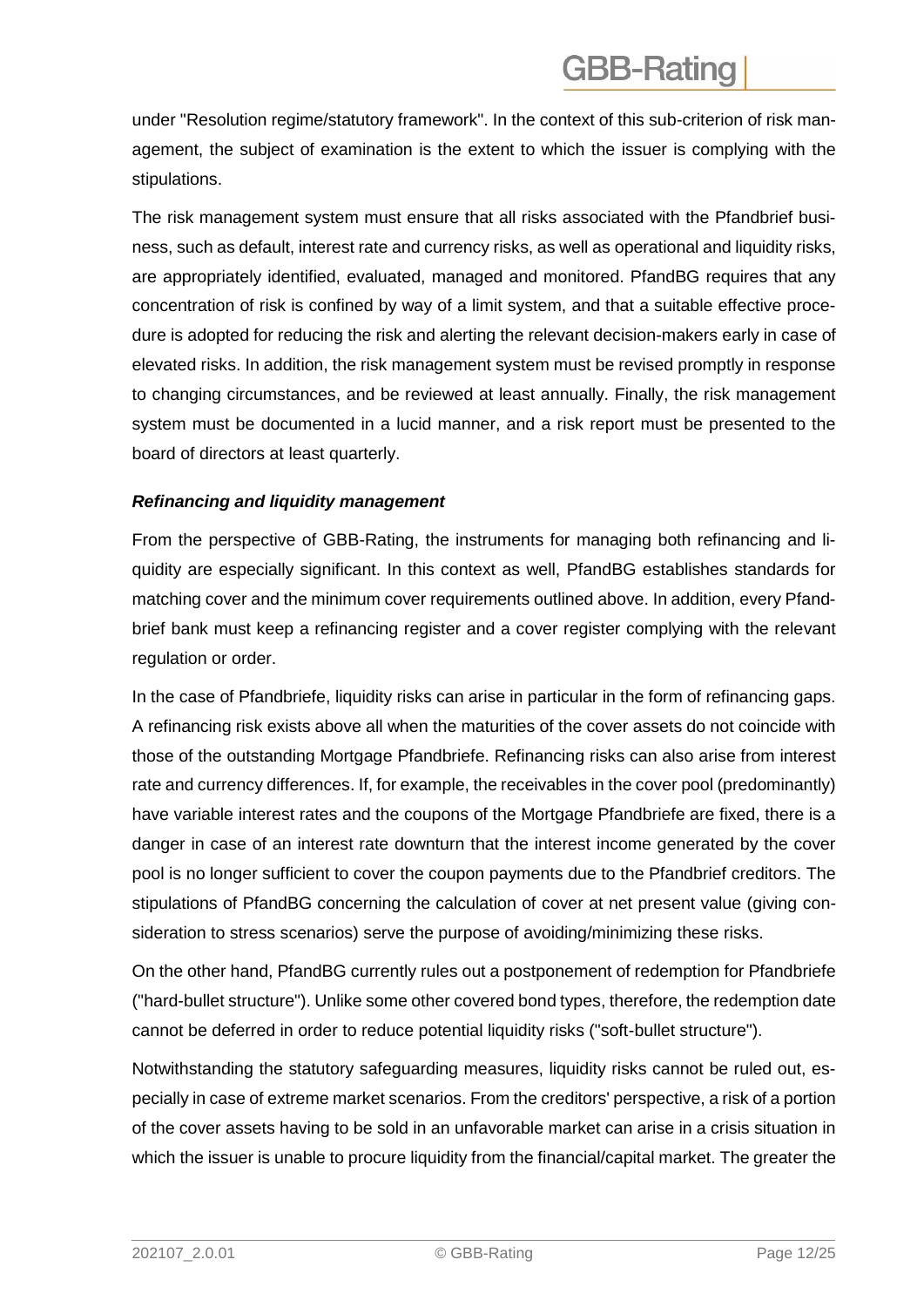over-collateralization or maintained liquidity buffer, the lower the probability of the creditors' claims not being serviceable because of a liquidity squeeze.

In addition, the analysis of liquidity management focuses in particular on a comparison of maturity structures, of the cover pool on the one hand, and of the Mortgage Pfandbriefe on the other. The more similar the maturity structures, the lower the underlying liquidity risks as a general rule. Another factor giving rise to a positive assessment is a concurring interest rate/coupon structure (fixed or variable) for the cover pool and the Pfandbriefe. In addition, the amount of assets denominated in foreign currency is to be determined in order to establish the extent of possible currency risks. In this context it is to be examined whether corresponding hedging instruments exist.

An overview of the maturity structure of the outstanding Pfandbriefe, the proportion of fixedinterest cover assets, and the foreign currency items in the cover pool is to be obtained by consulting the transparency reports that are to be published quarterly as per Art. 28 PfandBG. Further detailed analyses are facilitated by internal assessments of the cover pool as prepared by the quantitative methods unit.

#### *Risk structure of cover pool*

Among the core constituents of this assessment criterion is a qualitative and descriptive analysis of the cover pool, and of the risks associated with a Pfandbrief investment from the creditor's perspective (in particular the counterparty risks).

The amount of over-collateralization is also to be examined. From the perspective of creditor protection, high over-collateralization (beyond the legally binding stipulations of PfandBG) can also compensate for any weaknesses in the cover pool identified by the structural analysis of same.

In relation to the resistance against insolvency afforded by this "voluntary" over-collateralization, it is to be noted that the insolvency administrator can insist pursuant to Art. 30 (4) PfandBG that assets which are "obviously not required" for satisfying the Pfandbrief creditors be surrendered to the insolvency estate. On the other hand, the burden of demonstration and proof indicating that the voluntary over-collateralization is not required to cover future risks arising from all outstanding Pfandbriefe, for the duration of all maturities, rests with the insolvency administrator.

An initial overview of the cover pool is provided by the transparency reports that are to be published quarterly according to Art. 28 PfandBG, which among other things indicate the volume of the other cover assets, the states in which the cover assets are located, the total amount of payments in arrears for at least 90 days, and a distribution by size of the amounts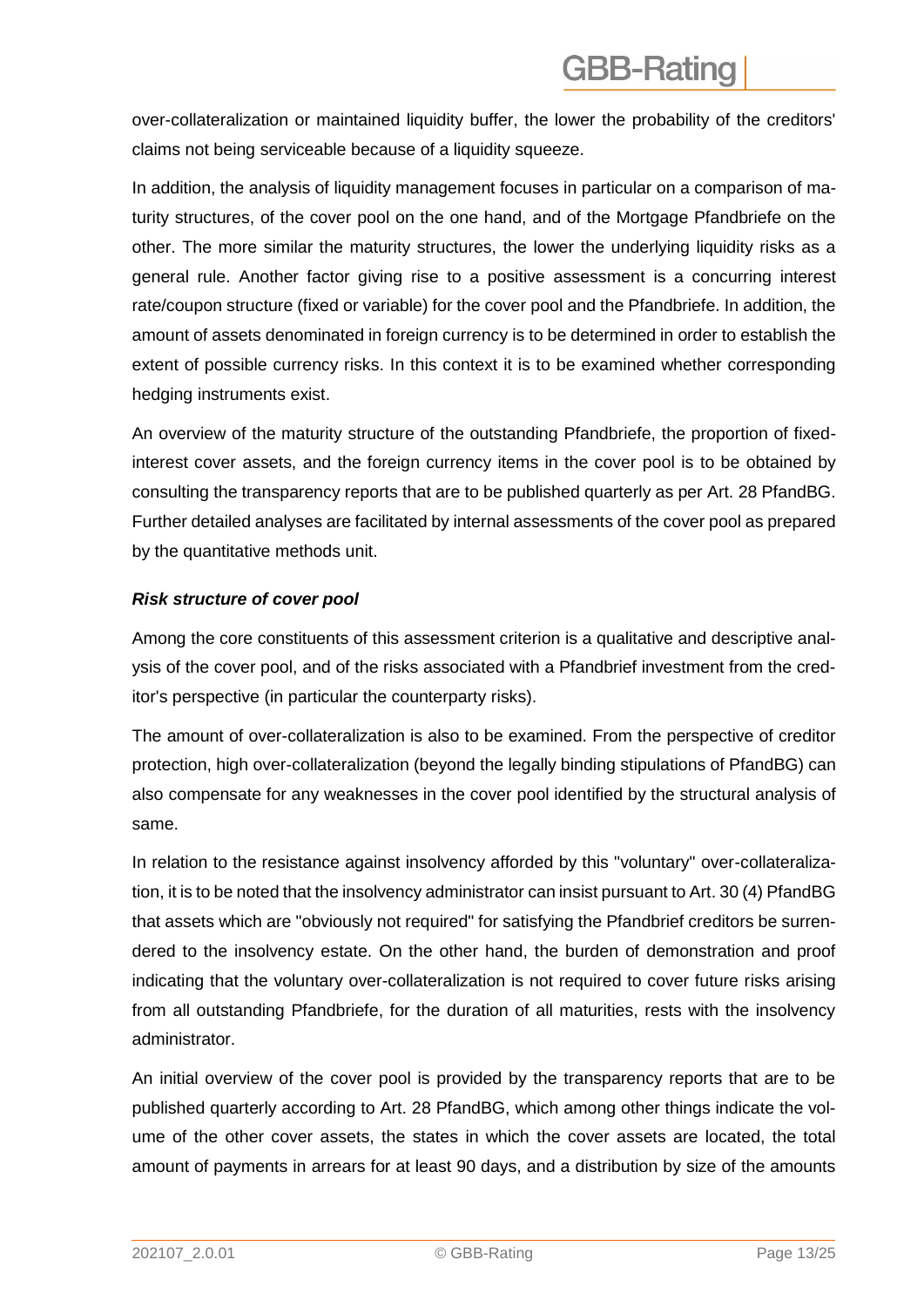provided as cover. More detailed and far-reaching analyses are facilitated by internal assessments of the cover pool as prepared by the quantitative methods unit.

This unit initially performs a descriptive analysis of the cover pool data and previews the cash flow and liquidity situation over the coming years against the backdrop of a normal scenario. The descriptions and results are forwarded to the analysts for evaluation. The analysts also have the opportunity to ask for further data analyses.

On the basis of all this information, the credit quality of the debtors has to be analyzed (e.g. by way of external ratings, distribution according to the banks' internal risk categories, assessment of historical and/or current default rates of the loan portfolio). Within the framework of this evaluation, the extent to which concentrations of risk exist (size and sector-related concentrations, concentration on certain property types, country risks) within the cover pool is also examined. A granular cover pool without any noteworthy concentration risks is to be assessed more favorably than a cover pool containing risk clusters. The proportion of other cover assets (claims against public sector bodies, central banks or suitable credit institutions, derivative hedging instruments) must be analyzed as well.

When evaluating the cover pool, the analyst is assisted by a series of indicators, including the debt service coverage ratio (DSCR) and loan-to-value ratio (LTVR).

#### <span id="page-13-0"></span>**4.3 The market and macroeconomic environment**

Disregarding the resolution regime, this criterion assesses the probability of public sector or other market actors providing support in case of the issuer suffering economic distress.

In view of its history in the market, the German Mortgage Pfandbrief is a highly significant refinancing instrument. It has proven resilient even in times of crisis and attracts a customer base that has grown over time. In addition, the good functional capabilities of the German money and capital markets are generally acknowledged. The Association of German Pfandbrief Banks (vdp) is an engaged domestic interest group that proactively monitors market developments, underpins confidence in the Pfandbrief market, and influences the regulatory and statutory framework in the interests of the market participants. From an overall perspective there is systemic depth to the market and, as a matter of principle, sovereign support measures are highly likely to be adopted if necessary. Recent examples of non-governmental rescue/support measures, for fairly small issuers of Mortgage Pfandbriefe lacking systemic importance, highlight the systemic significance of (Mortgage) Pfandbriefe and the willingness of relevant market actors to provide assistance for the good of the (Mortgage) Pfandbrief market. A typical trigger for sovereign intervention would be the threat of a fire sale – the disposal of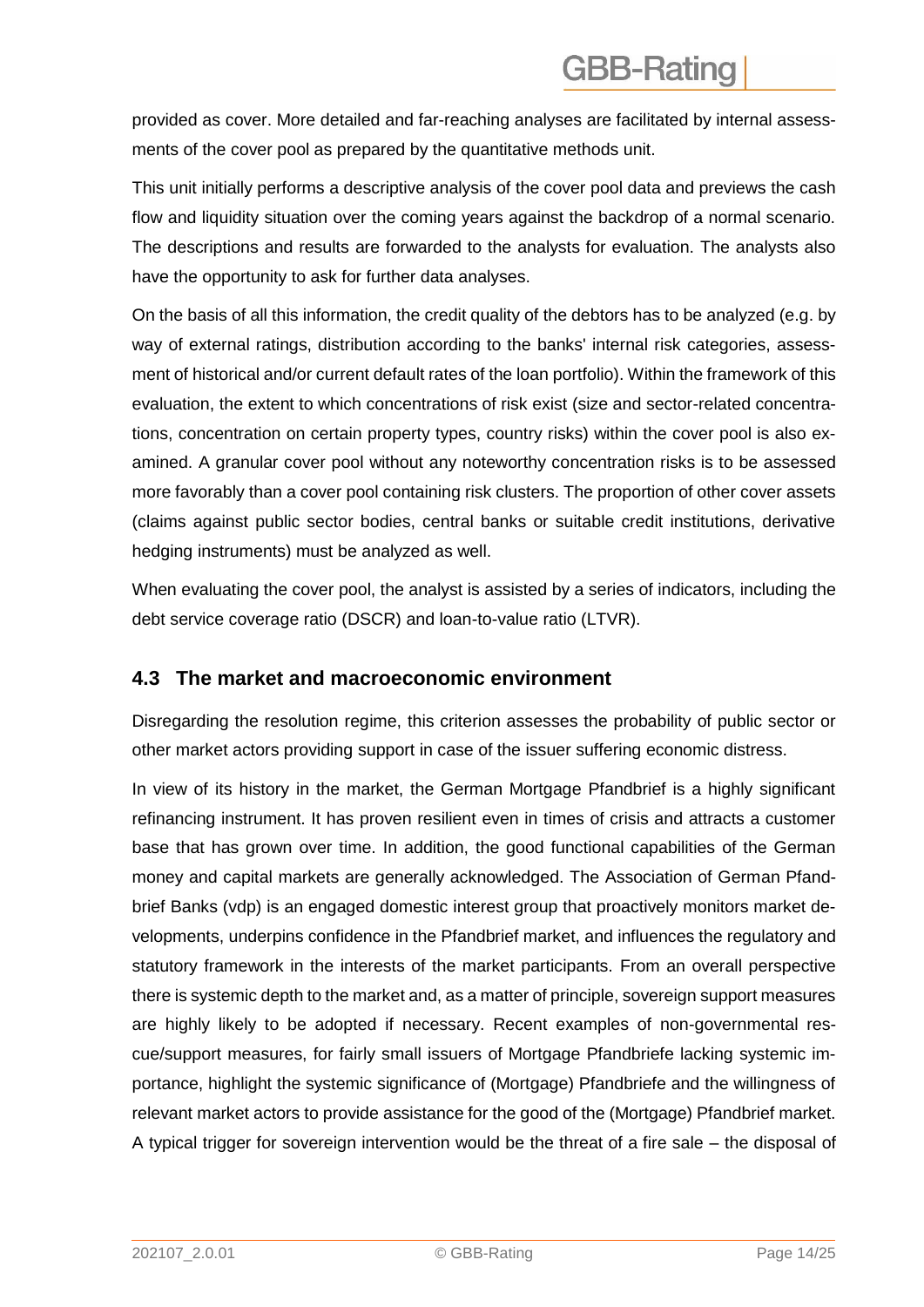the underlying assets – or other situations that could give rise to a liquidity squeeze on the markets.

An assessment is also undertaken to establish the extent to which the German state, based on current macroeconomic conditions, would be able to intervene in case of a crisis. Country ratings are a key source of information in this context. As regards the German Mortgage Pfandbrief market, the German state currently has the highest possible credit quality ratings.

In our estimation, the cover assets primarily used for Mortgage Pfandbriefe, namely loans secured by charges on property, such as mortgages and other security interests in real property, play a significant role in the financial and banking sector. As a general rule, therefore, support measures are to be deemed highly likely.

In consequence, the analysis performed in the context of this criterion can prompt a maximum possible uplift of the original issuer rating by two notches. In the view of GBB-Rating, the characteristics of the German Mortgage Pfandbrief market fundamentally warrant the award of the maximum possible uplift. The market and the macroeconomic outline conditions are the subject of continuous monitoring, moreover, so that the uplift can be adjusted at any time if necessary.

#### <span id="page-14-0"></span>**4.4 Cover pool analysis**

#### <span id="page-14-1"></span>**4.4.1 Data requirements**

A detailed quantitative analysis of the cover pool relies on knowledge of the payment particulars of the Pfandbriefe (coupon, volume, maturities etc.), and in particular of all the available cover pool data (approved loan, residual value, assignment to cover pool (nominal/present value) term start date, due date, interest rate, type of loan etc.). As a general rule, the key information on the mortgage loans is to be provided by the issuer in a format that facilitates further data processing. Apart from examining the data quality (completeness; extent to which a worksheet or file is filled with data; formats etc.) and, if necessary, requesting additional information/data, the analysis entails data editing, processing and modeling.

The information required for the subsequent stress testing of the cover pool includes the mortgage lending value and market value of the individual properties, and the probability of default and (internal) risk classification of the borrowers. In addition, further cover pool-specific information on the properties (property type, location, date of calculation of the Beleihungswert, purchase price, prior charges, type of use, tenant information, rental income, operating costs, etc.) is included in the stress tests.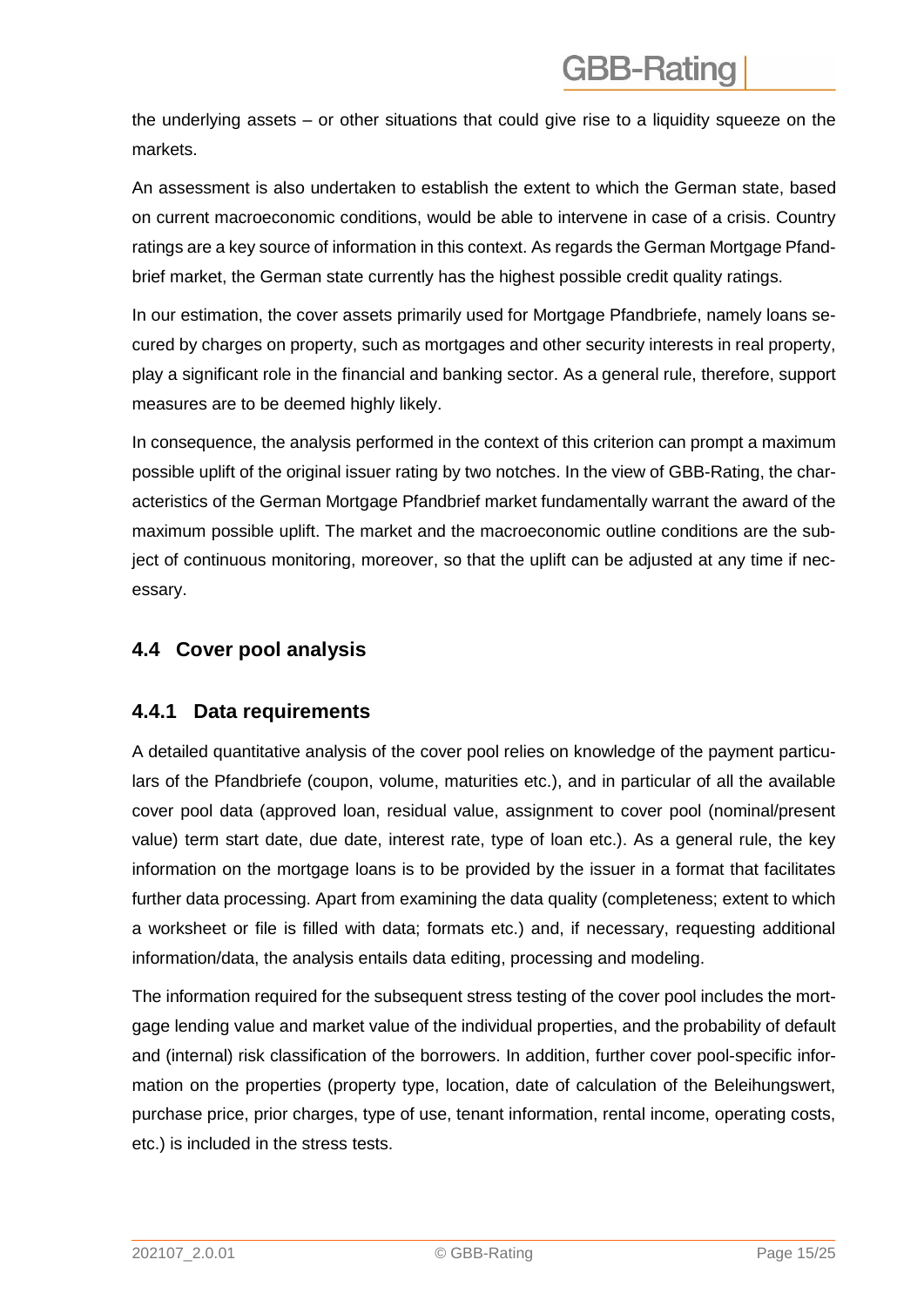If the cover pool contains derivatives alongside mortgage loans, their performance is modeled by applying stochastic methods, based on the current market situation. In consequence, the models outlined below are augmented by this variable and thus become more complex.

#### <span id="page-15-0"></span>**4.4.2 Fundamental model assumptions**

According to the law of total probability, the probability of a default  $A$  can be expressed as

$$
P(A) = P(A|E) \cdot P(E) + P(A|\overline{E}) \cdot P(\overline{E}),
$$

where  $E$  is the event of the issuer's default, and  $\bar{E}$  is the complementary event (the issuer does not default). Probability  $P(E)$  is the probability of default determined by way of the issuer rating. We assume that a default of the cover pool is impossible, provided that the issuer does not default, because the issuer can take action in order to provide the necessary liquidity. It accordingly follows that

$$
P(A) = P(A|E) \cdot P(E).
$$

The probability of default of the cover pool therefore depends on the probability of default of the issuer, and on the conditional probability of a default on the condition that the issuer has already defaulted. From this point we presume a static cover pool because no further new business can be generated.

The purpose of the quantitative analyses is to estimate the conditional probability  $P(A|E)$ . For this reason they are always performed on the assumption that the issuer has already defaulted.

Let T be the date of final maturity of all loans and Pfandbriefe,  $t_0$  be the current date,  $N_D$  be the number of loan agreements,  $n_i$  be the term of the loan i,  $A_t^{(i)}$  be the incoming payment arising from the agreement i in period (month) t, and  $t = t_0, t_0 + 1, ..., n_i, i = 1, 2, ..., N_D$ . Where  $n_i < T$ , in order to simplify the formulas, the sequence of payments can be continued with the value 0 to  $T$ . Likewise, the payments arising from loans with non-monthly payments can be depicted as monthly payments by inserting the value 0. Excluding derivatives, the cash flow to the cover pool in period  $t \in [t_0, T] \cap IN$  is  $\sum_{i=1}^{N_D} A_t^{(i)}$ . In this connection,  $A_t^{(i)}$  are interpreted as random variables representing the amounts actually paid by the borrowers. In case of a defaulting customer, the due amount is paid only partially or not at all.

On the basis of the cover pool, let  $N_P$  Pfandbriefe have been issued. For Pfandbrief *j*, payment  $B_t^{(j)}$  is made in period (month) t. In total, therefore, in a period  $t \in [t_0, T] \cap \mathsf{IN}$ , payments  $\sum_{j=1}^{N_P} B_t^{(j)}$  are due, which in each case can include premature repayments as well.

A cover pool default is now deemed to have occurred if, in at least one future month in the period to  $T$ , the incoming payments are not sufficient to service the payment obligations arising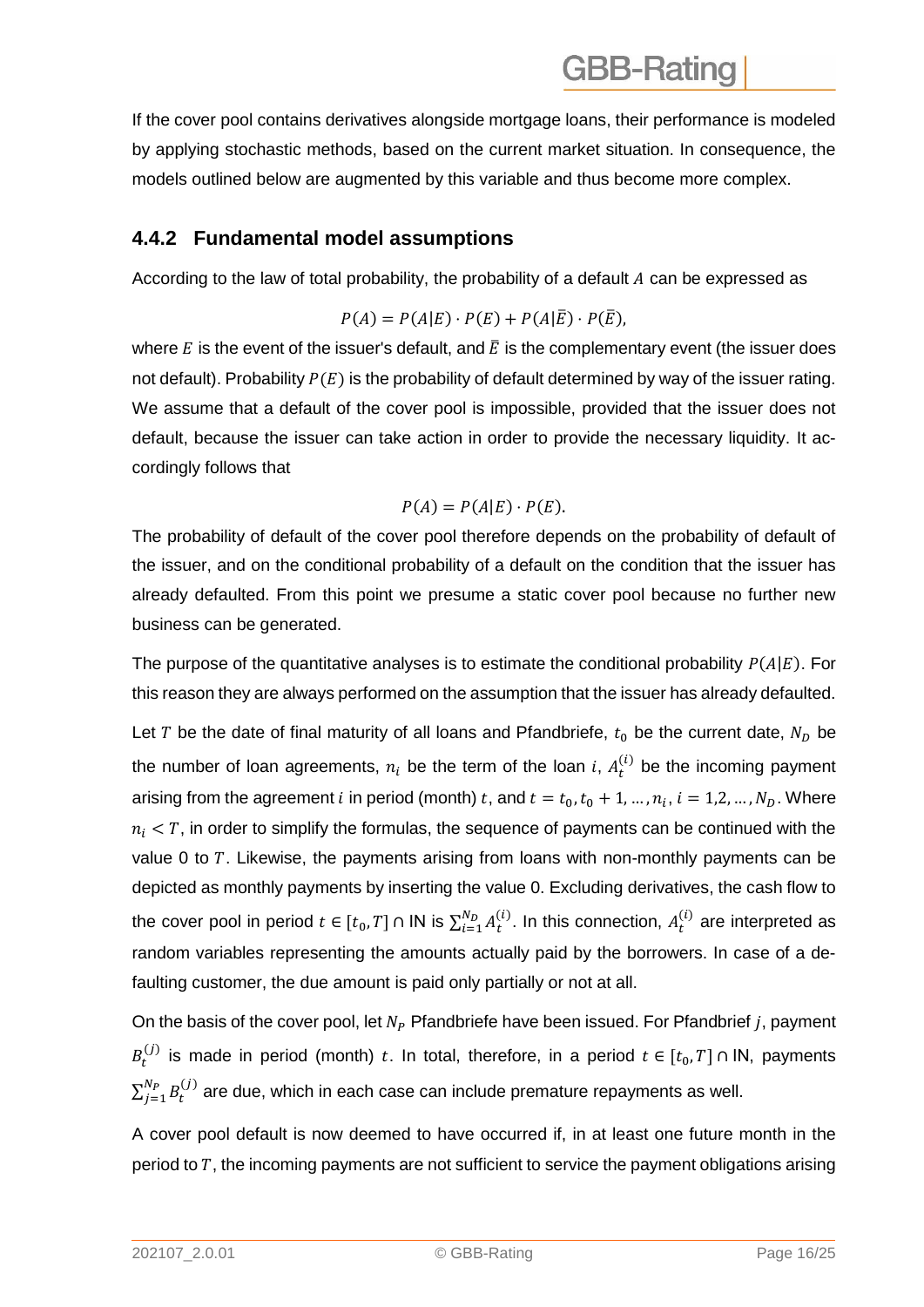from the Pfandbriefe, or the over-collateralization required by law is not maintained. Modeling this second case calls for a net present value approach, which is explained further in section 4.4.4. The variables  $A_t^{(i)}$  and  $B_t^{(j)}$  are calculated as explained in the section below.

### <span id="page-16-0"></span>**4.4.3 Cash flow modeling**

The cash flow consists of the incoming payments from the loan agreements belonging to the cover pool, the payments to be made by the institution to the bond holders, incoming and outgoing payments in respect of derivatives (if applicable) and other cover assets (securities, claims against credit institutions). If the cover pool contains derivatives as well, their performance is modeled by applying stochastic methods, based on the current market situation. In consequence, the models outlined below are augmented by this variable and become more complex.

#### *Modeling interest payments and principal repayments arising from loan agreements*

For each client and agreement, the residual debt and remaining payments (including interest) at the time of the rating are calculated on the basis of the available information. Let the variables be as follows:

- $K_{0}$ : Loan amount
- $\overline{Z}_t$ : Interest payment in period  $t$
- $\overline{T}_t$ : Repayment of principal in period  $t$
- $a_t$ : Debt service for period  $t$
- $z_t$ : Interest rate (in period  $t$ )
- $n$ : Term

The following equation holds:

$$
a_t = Z_t + T_t.
$$

As a general rule, therefore, the payables consist of principal repayments and interest payments. The residual debt  $K_t$  at the end of period  $t$  increases in the amount of the interest payable and decreases in the amount of debt service, therefore

$$
K_t = (1 + z_t) \cdot K_{t-1} - a_t = K_{t-1} - T_t.
$$

At the end of the term, the loan has been completely repaid, therefore  $T_1 + \cdots + T_n = K_0.$ 

For modeling purposes a distinction is made between three types of repayment. The applicable type is determined by consulting the loan particulars: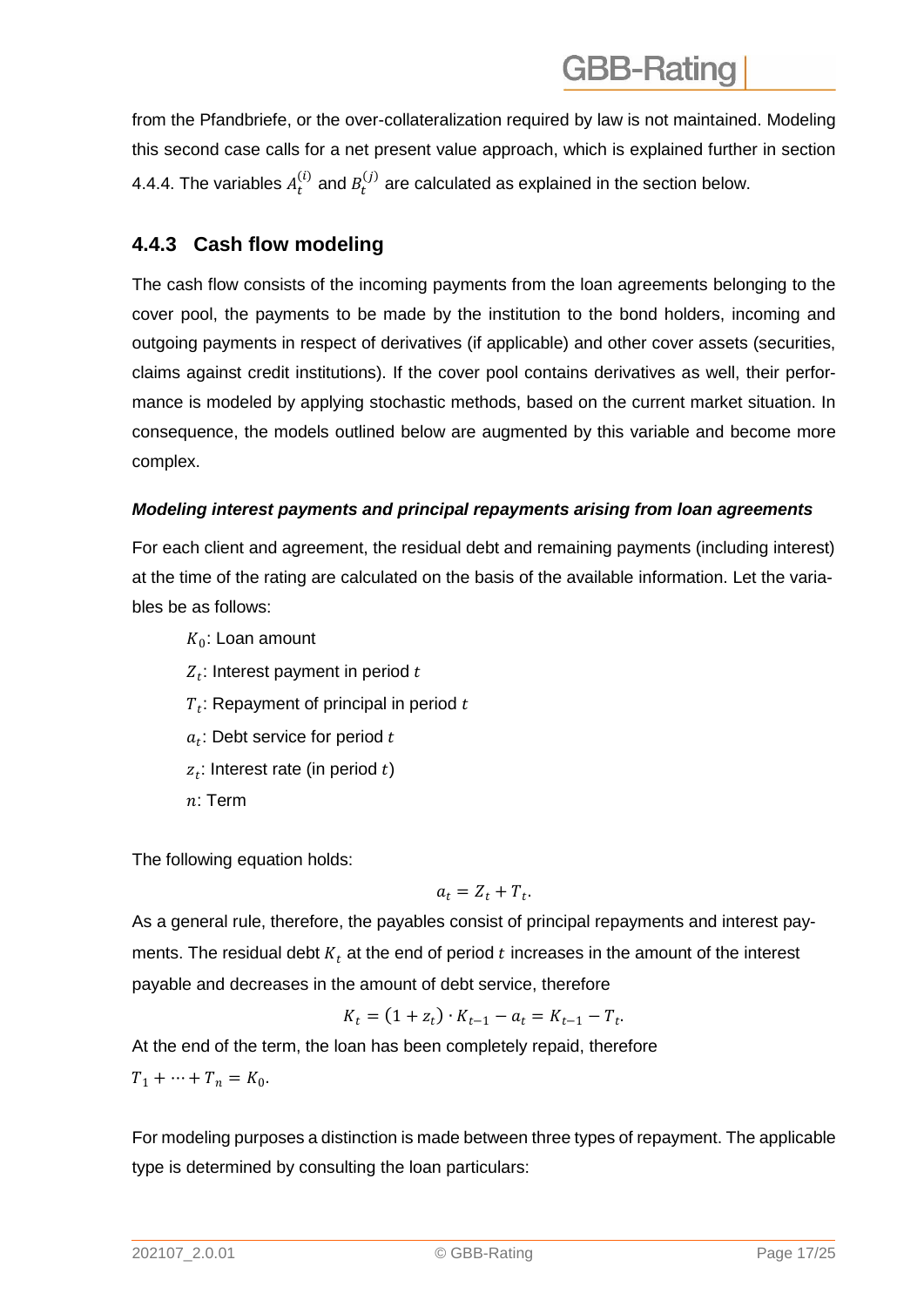- Repayment by annuities
- End-of-term repayment
- Repayment by installments

A further distinction is made between fixed and variable interest rates. The payment frequency is another factor that is to be given consideration.

#### *Repayment by annuities with fixed interest rate*

In each period a fixed amount  $a_t = a$  is paid, where  $z_t = z$  constant. From the generally applicable relations,  $q = 1 + z$  gives rise to the formulas

$$
T_1 = K_0 \frac{q-1}{q^n - 1}, T_t = T_1 q^{t-1}, t = 2, ..., n,
$$
  
\n
$$
Z_t = K_0 z - T_1 (q^{t-1} - 1), t = 1, 2, ..., n,
$$
  
\n
$$
K_t = K_0 \left( 1 - \frac{q^t - 1}{q^n - 1} \right), t = 1, 2, ..., n,
$$
  
\n
$$
a = K_0 q^n \frac{q-1}{q^n - 1}.
$$

Since the cited interest rate is generally the annual rate, it has to be adjusted to match the relevant payment frequency. In case of monthly payments, the interest rate is  $\frac{z}{12}$ , and in case of quarterly payments it is  $\frac{z}{4}$ . Quarterly payments are transformed into monthly values by inserting 0. In the absence of a maturity date, the formula

$$
-\frac{\ln\left(1-K_0\cdot\frac{z}{m\cdot a}\right)}{\ln\left(1+\frac{z}{m}\right)}
$$

can be applied to calculate a hypothetical term, provided that  $1 - K_0 \cdot \frac{z}{m}$  $\frac{2}{m \cdot a} > 0$ . Here, m has the value 12 in case of monthly payments, and 4 in case of quarterly payments.

#### *End-of-term repayment with fixed interest rate*

In the case of end-of-term repayment with a fixed interest rate, only interest is paid at the agreed frequency during the term of the loan agreement. The interest payments are  $Z_t = K_0 \cdot$ z  $\frac{z}{12}$  in case of monthly installments and  $Z_t = K_0 \cdot \frac{z}{4}$  $\frac{2}{4}$  in case of quarterly installments. The loan principal is repaid in full as a lump sum upon the ending of the agreement.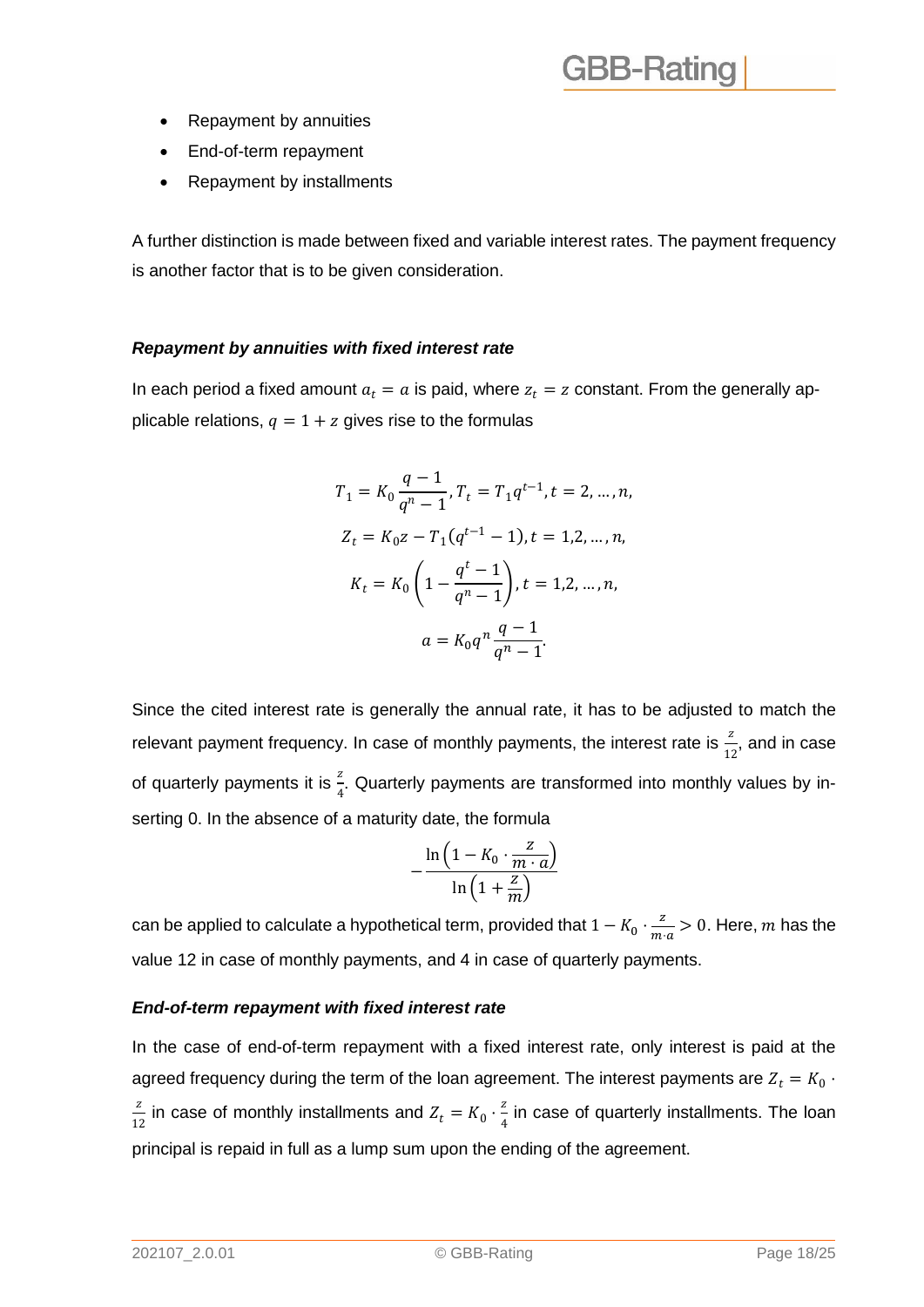#### *Repayment by installments with fixed interest rate*

In each period a fixed amount of the principal  $T_t = \frac{K_0}{n}$  $\frac{1}{n}$  is repaid, with  $z_t = z$  constant. The annuity is calculated thus:

$$
a_t = \frac{K_0}{n} \left( 1 + (n - t + 1) \cdot z \right).
$$

#### *Variable interest rates*

Different formulas apply for variable interest rates since the interest rates for different payment periods can no longer be aggregated because of the time dependency. Interest rate curves are used in order to forecast future interest rates.

#### *Modeling coupon and redemption payments arising from bonds*

The coupon and redemption payments to the bond holders are calculated by consulting the bond particulars. For calculation purposes, redemption upon maturity, an annual coupon payment and a fixed coupon are presumed. On each payment date, coupon payments for a bond tranche are therefore due in the amount of  $V \cdot z$ , where V is the volume and z is the agreed coupon. In the month when the bond matures, the volume (aggregated principals) is redeemable as well.

#### <span id="page-18-0"></span>**4.4.4 Nominal and net present values and definition of default**

Assuming the issuer's insolvency, it is to be examined whether the cover pool is sufficient, with the generation of new business now being impossible, for the satisfaction of all payment obligations. For this purpose, the problem is investigated from both a nominal value and a net present value (NPV) perspective.

On a monthly basis, the sum of all payments received from borrowers is measured against the sum of all payments to be made to bond holders in the same month. This practice reflects a nominal value approach. A default occurs if, by the final payment date of a month, the income from loans is not sufficient to cover the contractually agreed outgoing payments. Adopting the notations from section 2, a default occurs therefore if there is a month  $t \in [t_0, T] \cap \mathsf{IN}$  for which the inequality

$$
\sum_{i=1}^{N_D} \sum_{s=t_0}^t A_s^{(i)} < \sum_{j=1}^{N_P} \sum_{s=t_0}^t B_s^{(j)}
$$

holds. This formula already takes into account that the amount by which income exceeds expenditure can be carried forward as a reserve to subsequent months.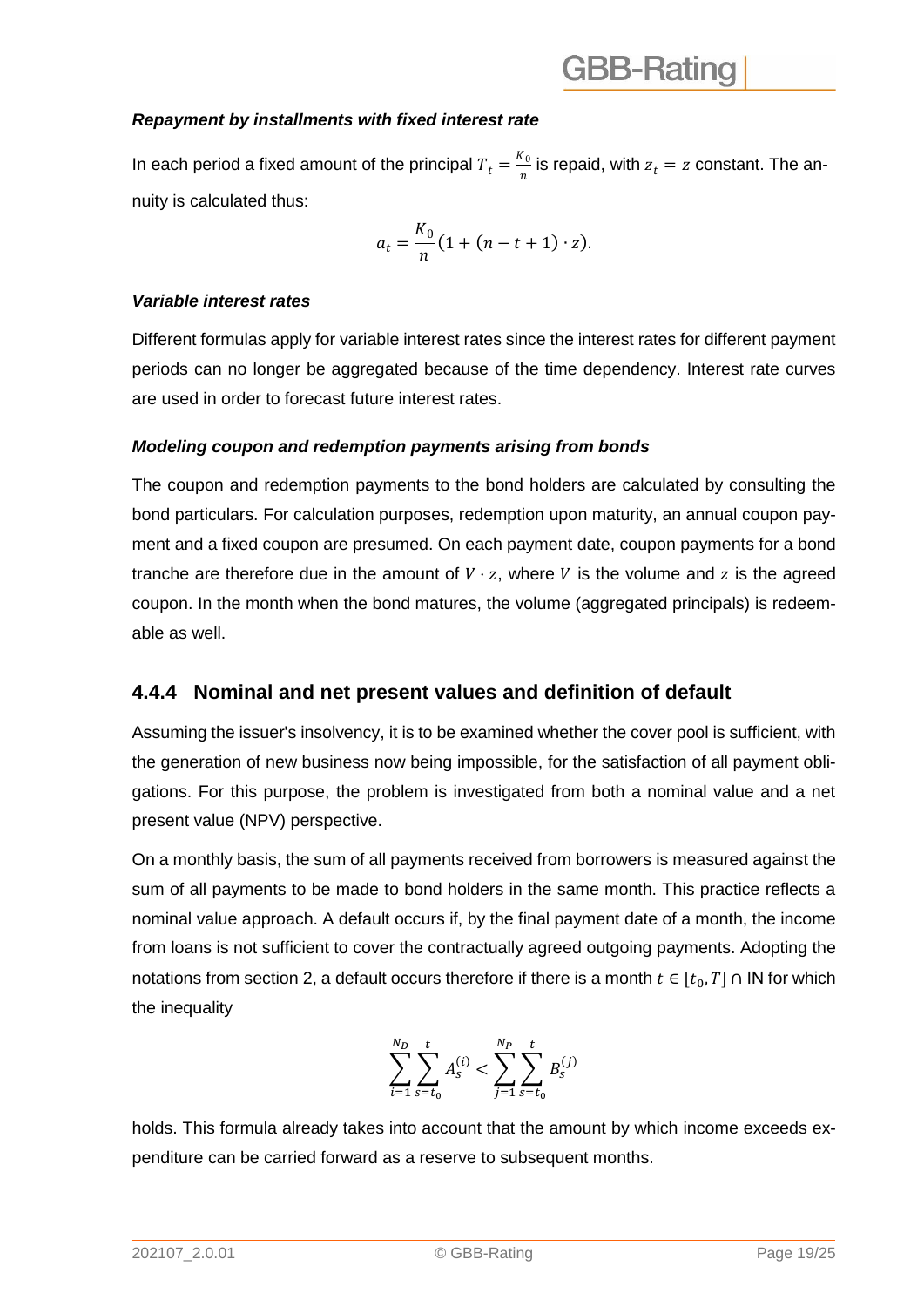The incoming and outgoing payments are also assessed from a net present value perspective. For this purpose, the payments  $D_t$  expected to occur in month  $t$  are discounted back to their present value by applying the formula

$$
V_{t_0,t} = \frac{D_t}{(1+q_t)^{t-t_0}}.
$$

In this context  $q_t$  is the interest rate calculated from the yield curve at the time point  $t$ . The sum of all present values of a loan agreement  $i$  at the point in time  $t_0$  is therefore

$$
\sum_{t=t_0}^{n_i} \frac{A_t^{(i)}}{(1+q_t)^{t-t_0}}.
$$

A similar procedure is applied for the coupon and redemption payments to the bond holders. The over-collateralization in the amount of 2% prescribed by law does not exist if

$$
\sum_{i=1}^{N_D} \sum_{t=t_0}^T \frac{A_t^{(i)}}{(1+q_t)^{t-t_0}} < 1.02 \cdot \sum_{j=1}^{N_P} \sum_{t=t_0}^T \frac{B_t^{(j)}}{(1+q_t)^{t-t_0}},
$$

so that in this case as well, the cover pool is deemed to have defaulted. From an overall perspective, therefore, the default event  $A$  can be expressed as

$$
\left(\prod_{t=t_0}^{T} \left\{\sum_{i=1}^{N_D} \sum_{s=t_0}^t A_s^{(i)} < \sum_{j=1}^{N_P} \sum_{s=t_0}^t B_s^{(j)}\right\} \cup \left\{\sum_{i=1}^{N_D} \sum_{t=t_0}^T \frac{A_t^{(i)}}{(1+q_t)^{t-t_0}} < 1,02 \cdot \sum_{j=1}^{N_P} \sum_{t=t_0}^T \frac{B_t^{(j)}}{(1+q_t)^{t-t_0}}\right\}.
$$

In the analyses that follow, it is examined separately in each case whether the nominal value or NPV element of the default definition applies.

#### <span id="page-19-0"></span>**4.4.5 Stress test modeling**

In order to estimate the expected over- or under-collateralization and the risk of incomplete commitment servicing, diverse bank- and Pfandbrief-specific stress test scenarios are examined in the cash flow model. In general, the cover pool of a mortgage Pfandbrief is effected by credit risks, market price risks and operational risks, which may result in liquidity and refinancing mismatches. For example, we define credit risks as the default or non-payment of a percentage of borrowers. Market price risks mainly arise from the scenario of a change in the yield curve or from exchange rate risks. For example, we define operational risks as the risk of delays in the liquidation of loan agreements.

For each scenario, various degrees of severity are defined and examined. In addition to the undisturbed situation (base scenario S0), nine further scenarios are determined in ascending order of severity up to a worst-case scenario (S9). For this purpose, the worst-case scenario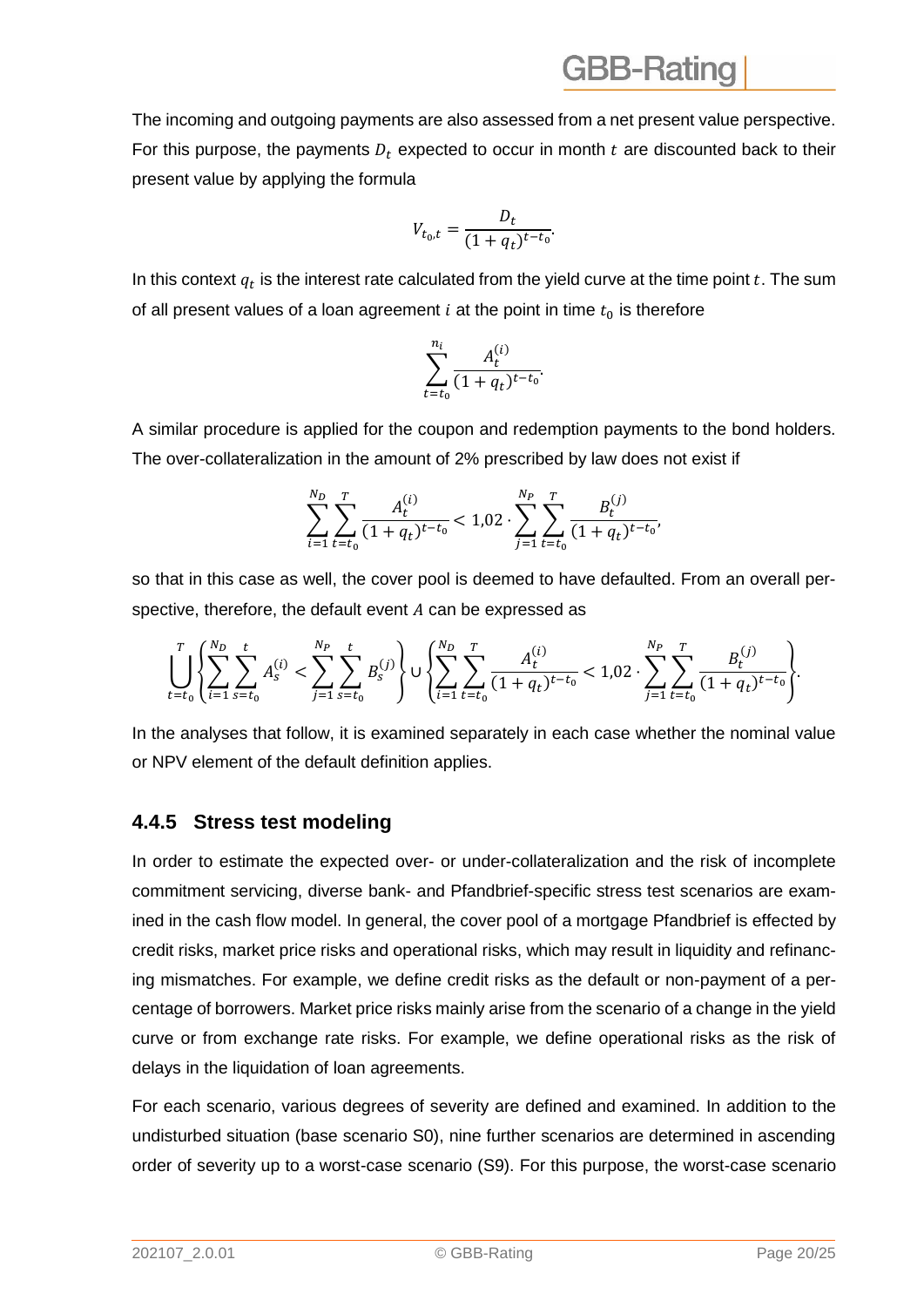(S9) is first determined on the basis of technical considerations. The remaining severity levels S1 to S8 are determined by downgrading the maximum disturbance.

Once the stress scenarios to be investigated and the severities S0 through S9 have been defined, these are examined in the light of the default definition described in section 4.

#### <span id="page-20-0"></span>**4.4.6 Quantitative estimation**

On the basis of the results it is possible to state, for each scenario, the greatest severity at which the scenario is still deemed to have been passed. If, for one scenario for example, severities S0 through S5 are deemed to have been satisfied and severities S6 through S9 are deemed to have been not satisfied, severity S5 would be identified as the applicable score. In order to facilitate an aggregation of the individual results, the highest severities satisfied are translated into numerical values, such as 0 through 9. An estimation is finally made by choosing the minimum of the achieved numerical values.

Furthermore, the results of the NPV stress test, giving consideration to the original anchor rating, allow conclusions to be drawn about the amount of over-collateralization required in order to achieve the desired uplift or desired target rating. For this purpose, a factor is determined for each stress scenario and for each severity level by which the cover pool must be modified to ensure that the corresponding severity levels are deemed to have been satisfied. This factor is then used to calculate the required over-collateralization.

Each stress scenario can be assigned to either credit risk, market price risk or operational risk. Taking into account a minimum of 2%, the highest coverage requirement per stress scenario and severity level determines the required coverage for the respective superordinate risk type. The addition of the three individual overcollateralization requirements results in the overcollateralization required to achieve the desired uplift or target rating.

All the results of the quantitative analyses are presented to the analyst for further evaluation.

In consequence, within the framework of assessing the criterion "cover pool analysis", the original issuer rating can be uplifted by a maximum of nine notches.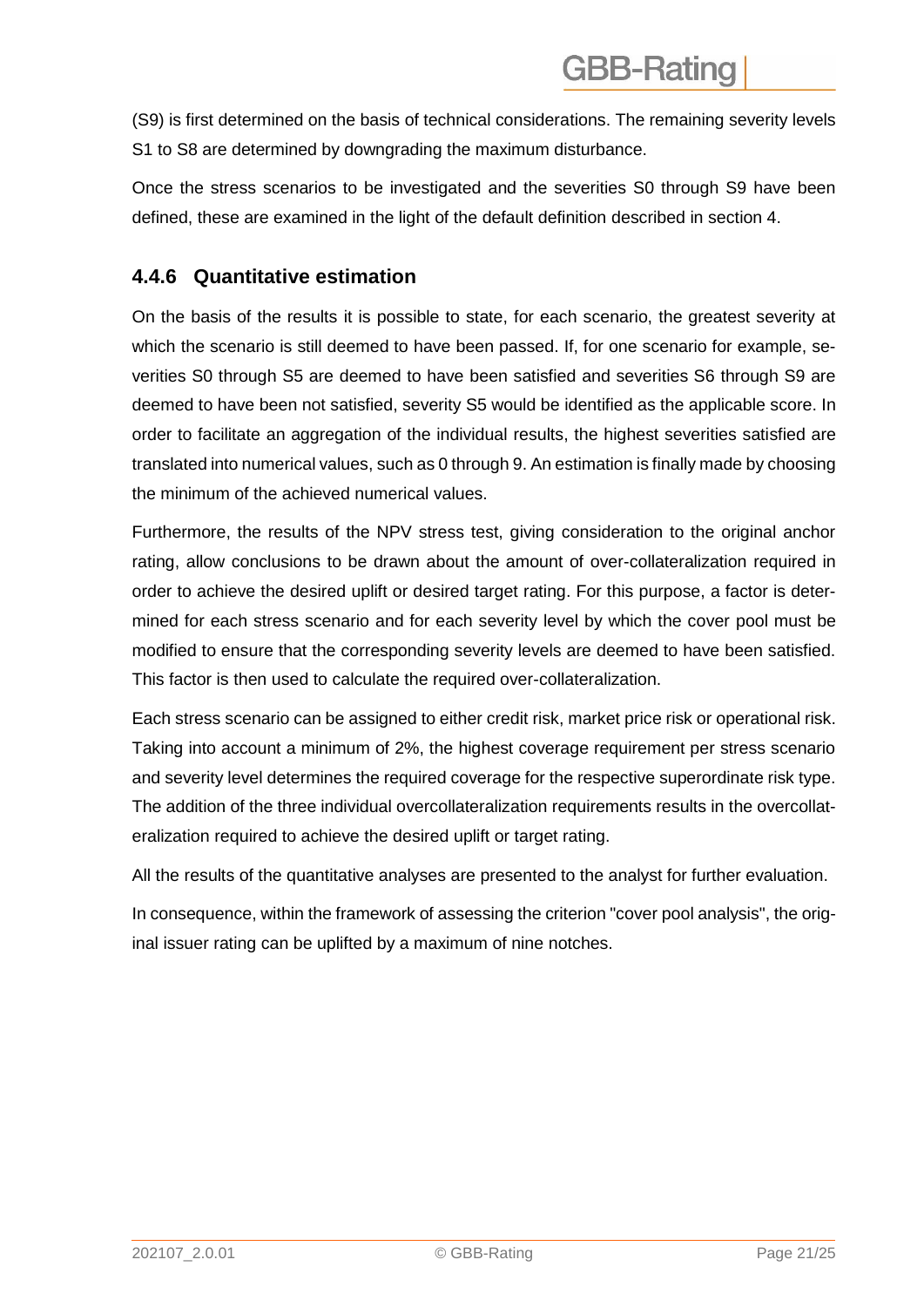#### <span id="page-21-0"></span>**4.5 Additional rating factors**

The rating of a Mortgage Pfandbrief can be affected by further factors, circumstances or events. Requirements and measures imposed by competent supervisory authorities, government agencies, or multinational or supranational authorities and organizations, for example, can make an adjustment of the rating necessary.

The existence of such factors, circumstances or events could have the effect of increasing or decreasing the risk associated with the Pfandbrief. If the incorporation of such factors in an individual rating gives rise to an imprecise representation of detail, a deviation from the original rationale governing uplifts and notch-downs can be contemplated.

In addition, appropriately high over-collateralization can, if necessary, stabilize the Mortgage Pfandbrief to the extent that the maximum rating of AAA is achievable in principle even if the issuer rating is below investment grade.

If the analyst, giving consideration to the outcomes arising from the qualitative and quantitative assessment criteria, ultimately concludes that creditor protection can be ranked so highly, even in a stress scenario, in view of the statutory provisions and stipulations, the quality and amount of the cover pool, and/or the available liquidity buffer in the case of the issuer's insolvency, that the probability of default of the issue does not depend on the credit quality of the issuer, then an uplift can be contemplated that exceeds the defined maximum uplift of nine notches.

### <span id="page-21-1"></span>**5 Presentation of rating result**

The rating result consists of the rating, expressed as a combination of letters, and a rating outlook. The rating result is also awarded a watch grade. The rating report, or covering letter accompanying the rating result, contains a descriptive definition or explanation of the result, including the regulatory publication requirements.

#### <span id="page-21-2"></span>**5.1 Rating scale and rating**

The rating reflects the consolidated credit standing on the rating scale of GBB-Rating and covers a forecast period of 12 months as a general rule.

The analysts consolidate the findings from the analysis of the qualitative and quantitative assessment criteria in a rating proposal complying with the internationally recognized notation (22 ratings from AAA through D). The rating scale of GBB-Rating is illustrated below: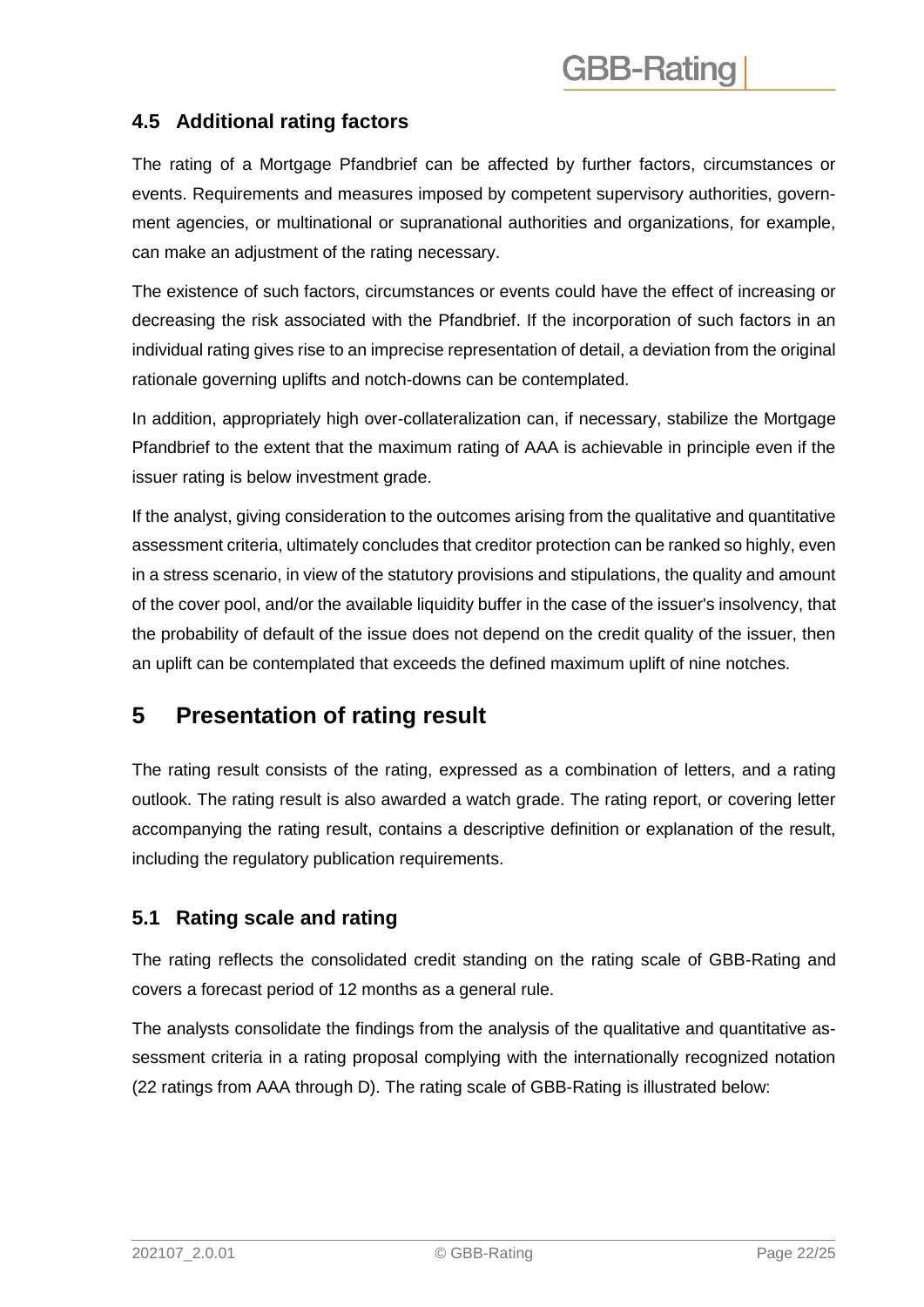| Rating                     | <b>Rating Category</b>                                                                                                                                     |
|----------------------------|------------------------------------------------------------------------------------------------------------------------------------------------------------|
| AAA                        | Highest credit quality of financial instruments, strongest capacity for coupon and redemption<br>payments/exceptional ability to pay liabilities           |
| AA+<br>AA.<br>AA-          | Very high credit quality, very strong to strong capacity for coupon and redemption payments                                                                |
| A+<br>Α.<br>A-             | High credit quality, strong capacity for coupon and redemption payments, possible vulnerability<br>to adverse business or economic conditions/developments |
| BBB+<br><b>BBB</b><br>BBB- | Good credit quality, vulnerability to adverse business or economic conditions/developments                                                                 |
| BB+<br>BB.<br>BB-          | Speculative credit quality, very moderate coverage of coupon and redemption commitments                                                                    |
| B+<br>в<br>$B-$            | Highly speculative credit quality, coupon and redemption commitments lack long-term security                                                               |
| CCC+<br><b>CCC</b><br>CCC- | Poor protection for investors, indications of default                                                                                                      |
| CC.<br>c.                  | Acute danger of default, lack of investor protection, highly speculative                                                                                   |
| D                          | Insolvency/default                                                                                                                                         |

#### <span id="page-22-0"></span>**5.2 Rating outlook**

The rating outlook – positive, stable, negative, indeterminate – serves as an early indicator of the direction in which a rating is likely to change within the next 12 to 24 months. Insofar as it projects the anticipated development over the forthcoming 24-month period on the basis of the available information, the rating outlook goes beyond the 12-month assessment furnished by the rating itself.

Forecast expressed by the rating outlook:

Stable No indications of a possible change in the rating – only a low probability that the rating will change.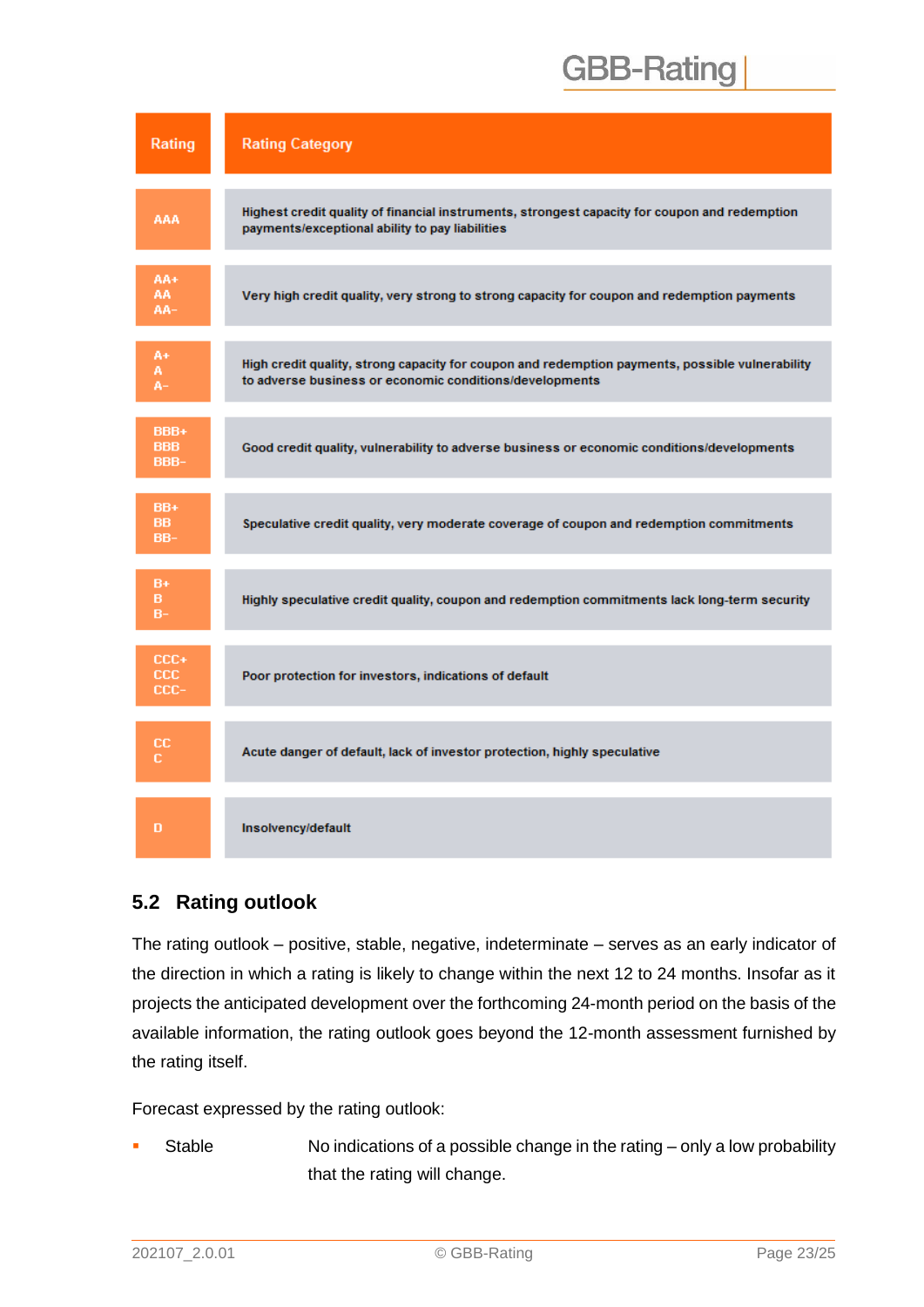- Positive Indications exist that the rating may improve the probability of the rating improving is higher than the probability of it remaining unchanged or deteriorating. The rating is placed on watch.
- Negative Indications exist that the rating may deteriorate the probability of the rating deteriorating is higher than the probability of it remaining unchanged or improving. The rating is placed on watch.
- Indeterminate Indications exist that the rating may change, but the effect/magnitude and direction of such a change cannot be reliably estimated at present. The rating is placed on elevated watch.

### <span id="page-23-0"></span>**5.3 Watch grade**

Developments, information or documents arising in the course of a year that could exert a short-term influence on the rating result are assessed, and the findings are expressed as a watch grade.

The watch grade – no watch, as expected, positive, negative, indeterminate – serves as an early indicator of the direction in which a rating is likely to change within the next six months. The watch grade has to be reviewed and validated or adjusted within six months.

Watch grades and their definitions:

- No watch There are no short-term emerging indications of a change in the rating. The rating is not placed on watch.
- As expected There are emerging indications that the rating result will already change as implied by the outlook within the next six months. The rating is placed on watch.
- **Positive** There are emerging indications that the rating result will change in a positive direction within the next six months. The rating is placed on watch.
- Negative There are emerging indications that the rating result will change in a negative direction within the next six months. The rating is placed on watch.
- Indeterminate There are emerging indications that the rating result will change within the next six months. The impact/severity and possibly direction of the change cannot be unequivocally estimated at present. The rating is placed on elevated watch.